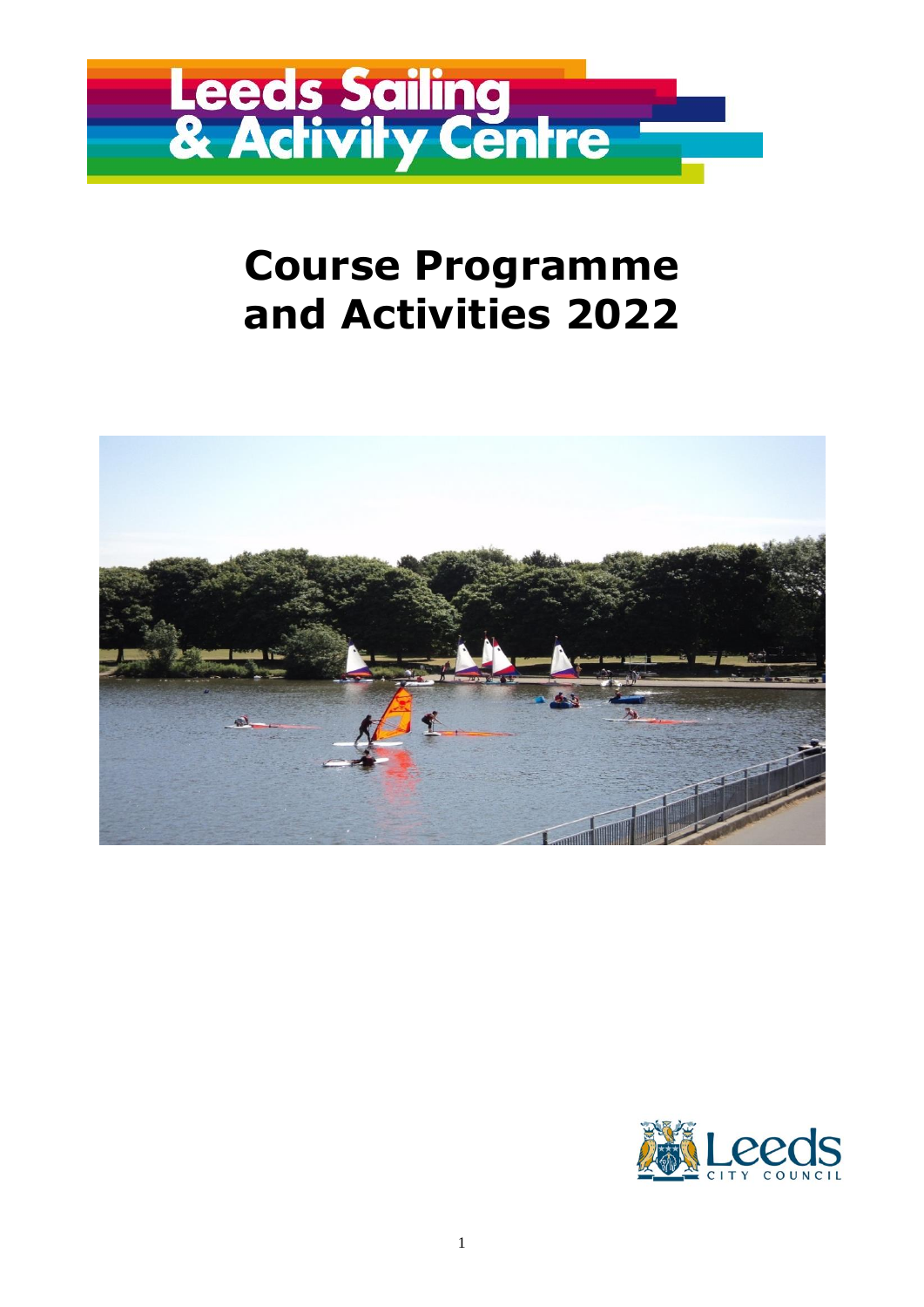*Leeds Sailing & Activity Centre*

# *YEADON TARN*

The **Leeds Sailing and Activity Centre** operated by Leeds City Council, is situated at Tarnfield Park Yeadon approximately 8 miles from Leeds City Centre. The Centre offers Sailing, Kayaking, Open Canoeing, Stand-Up Paddleboarding, Improvised Rafting, Windsurfing, Rowing, Climbing, Abseiling, Orienteering, Off Road Biking, Problem Solving, Bushcraft, Soft Archery and Team Building. The Centre is a **Royal Yachting Association** Recognised Training Centre for Dinghy Sailing, Windsurfing, Powerboating and Shorebased Theory courses; A **British Canoeing** approved activity provider; A **British Rowing** Training Centre; Licensed by The **Adventure Activities Licensing Authority.**

All our instructors are fully qualified and experienced to ensure a high level of safety and quality of instruction.

### **INDEX**

Active Adults p3 Bell Boat p12 Birthday Parties p19 Booking - Activity Registration Form p21-22 Bushcraft p18 Canoeing/Kayaking p 9 - 12 Caving (indoor) p16 Climbing p16 Courses p12-13 Disability p3 FAQ p20 Hire p15 Instructor/Leadership Awards p13 Multi/Outdoor Camps p18 Off Road Biking p17 Open Days p3 Orienteering p18 Other Activities p19 Power Boat p8 Rowing p14 Safety Boat p8 Safety Rescue p13 Sailing p4-6 Stand Up Paddleboarding p10-11 Vouchers p19 Windsurfing p7 Women on Water p3

THE CENTRE RESERVES THE RIGHT TO AMEND, MODIFY OR CANCEL ANY COURSE DUE TO ADVERSE WEATHER OR LACK OF ENROLMENTS, OR FOR ANY OTHER REASON BEYOND THE CENTRE'S CONTROL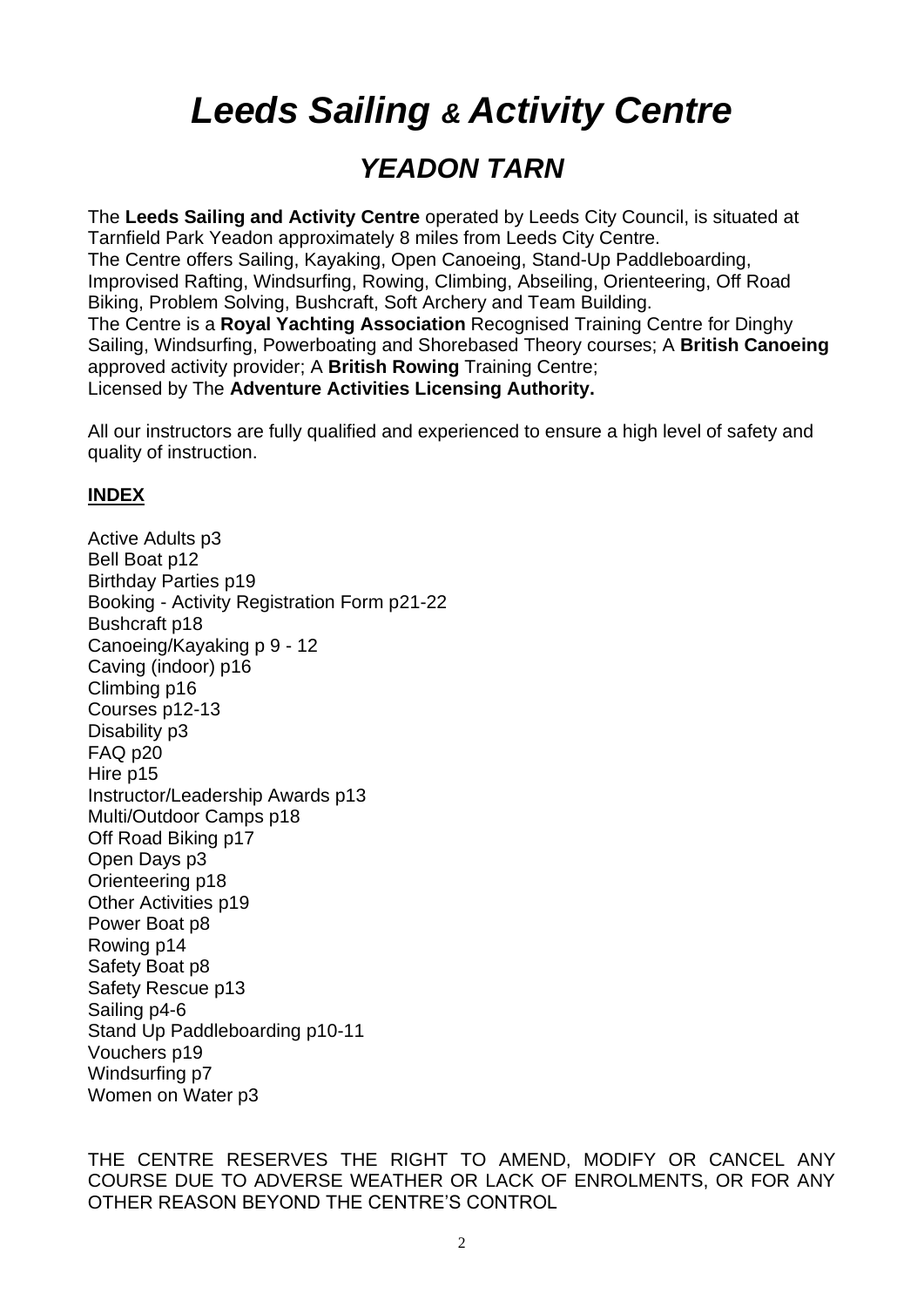# **OPEN DAYS**

Come and try a variety of the outdoor activities that we offer.

Indulge in an hour and a half taster session from most of the activities we offer including:Sailing, Canoeing, Kayaking, Indoor Cave, Soft Archery, Windsurfing, or Biking. **Cost £10.00 per person per activity**

| 16 <sup>th</sup> April | <b>Family Day</b> | $9.00am - 13.00pm$                                                  |
|------------------------|-------------------|---------------------------------------------------------------------|
| 19 <sup>th</sup> April | <b>Disability</b> | 14.00pm - 17.00pm                                                   |
| $2nd$ June             |                   | $9.00am - 16.00pm$                                                  |
| 3rd June               |                   | $9.00$ am - 16.00pm                                                 |
|                        |                   | COST 210.00 per person per activity<br>Juniors<br><b>Family Day</b> |

# **Disability**

**We are an accredited Sailability and Paddleability Centre.**

# **Disability Outdoor Activity Clubs**

**Junior** (age 8-16yrs) DC1 Tues 16.30pm - 17.30pm

| 19 <sup>th</sup> April – 17 <sup>th</sup> May | £30.00 |
|-----------------------------------------------|--------|
| $7th$ June – 12 <sup>th</sup> July            | £36.00 |

### **Adult** (age 17+)

DC2 Fridays 13.00pm – 14.00pm **£10** per session (pre booking essential)

### **Women on Water** Fridays 11.00am -12.00pm **£10** per session

(pre-booking advisable)

Weekly term-time women only session with an instructor for all ages over 16 years for an introduction to Sailing, Windsurfing, Canoeing, Kayaking and Stand Up Paddleboarding. Boat hire if you have the pre-requisites. Safe, sociable and fun – including time for tea/ coffee. Bookable weekly.

**Active Adults** Thursdays 15.00pm – 16.00pm **£10** per session

(pre-booking advisable)

A mixed group for adults who are free in the daytime and want to try out a Canoe, Kayak or Stand Up Paddleboard or practice with an instructor.

### **Group Instruction**

Adult and Junior sessions available for all of our activities. Contact Centre for details of group rates.

### **Private Instruction**

1:1 **£26.00** and 2:1 **£36.00** sessions available in most of our activities. For more than 3 people our normal group rate applies.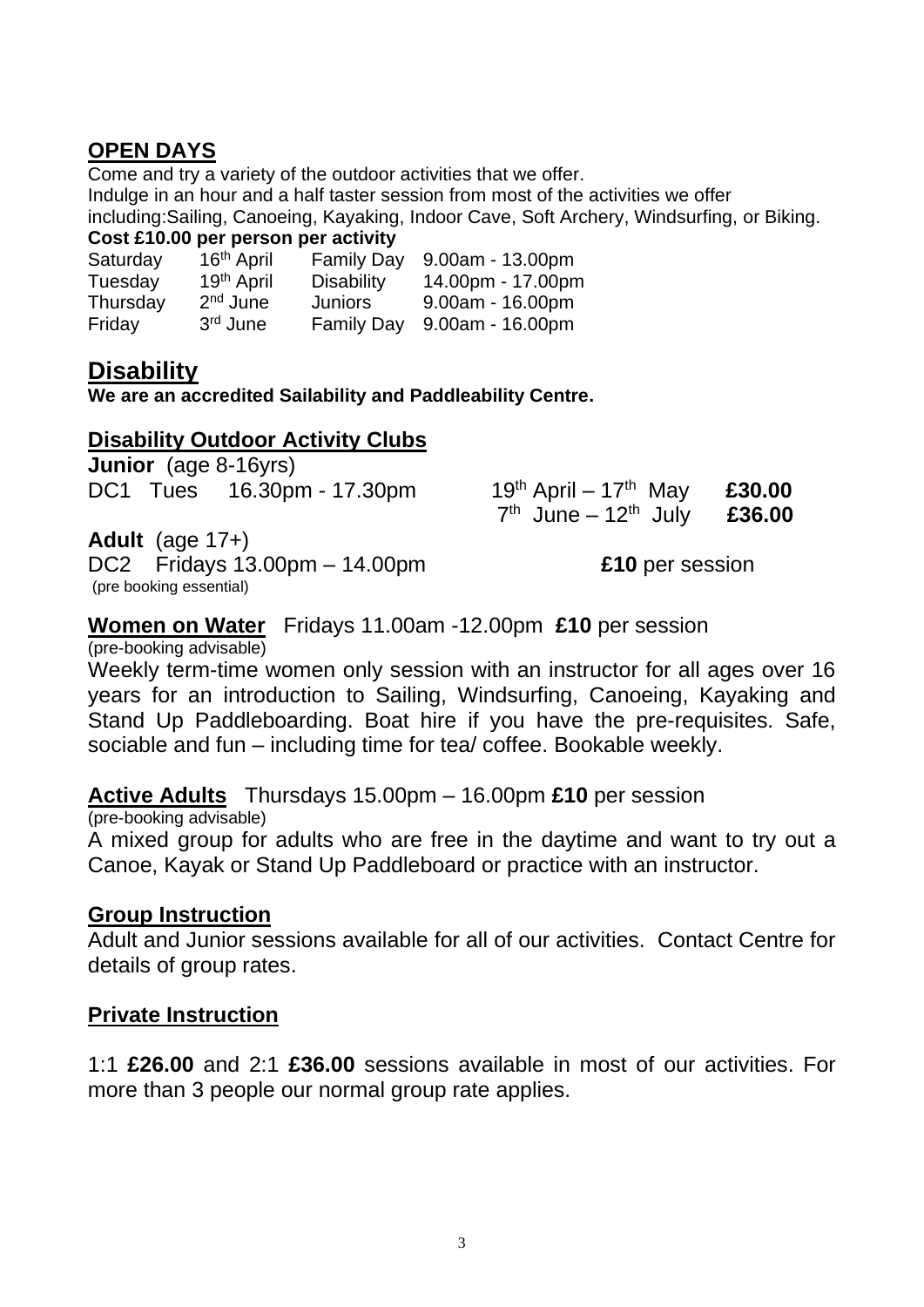# *RYA SAILING COURSES*

#### **Youth Sailing Sceme (8-15 years)**

We offer tasters and all the youth sailing scheme RYA stages 1-4 starting in small single handed dinghies and using crewed boats at stage 4. Juniors with Stage 2 can develop further by joining the after school weekly On Board club. Courses are modular so certificates are awarded when all sections are signed off.

In late June/July we welcome young adults 16+ students on adult courses.

# **JUNIOR SAILING TASTER SESSIONS**

| Code             | Day       | Date             | <b>Month</b> | <b>Start</b> | <b>Time</b> | Finish | <b>Time</b> | Cost   |
|------------------|-----------|------------------|--------------|--------------|-------------|--------|-------------|--------|
| SJT1             | Monday    | 4 <sup>th</sup>  | April        | <b>Start</b> | 10.00am     | Finish | 12.00pm     | £22.00 |
| SJT <sub>2</sub> | Friday    | 15 <sup>th</sup> | April        | <b>Start</b> | 10.00am     | Finish | 12.00pm     | £22.00 |
| SJT3             | Saturday  | 16 <sup>th</sup> | April        | <b>Start</b> | 10.00am     | Finish | 12.00pm     | £22.00 |
| SJT4             | Monday    | 18 <sup>th</sup> | April        | <b>Start</b> | 10.00am     | Finish | 12.00pm     | £22.00 |
| SJT5             | Monday    | 30 <sup>th</sup> | May          | Start        | 10.00am     | Finish | 12.00pm     | £22.00 |
| SJT6             | Thursday  | 2 <sup>nd</sup>  | June         | <b>Start</b> | 10.00am     | Finish | 12.00pm     | £22.00 |
| SJT7             | Friday    | 3 <sup>rd</sup>  | June         | <b>Start</b> | 10.00am     | Finish | 12.00pm     | £22.00 |
| SJT8             | Wednesday | 27 <sup>th</sup> | July         | <b>Start</b> | 10.00am     | Finish | 12.00pm     | £22.00 |
| SJT9             | Monday    | 1 <sup>st</sup>  | August       | <b>Start</b> | 10.00am     | Finish | 12.00pm     | £22.00 |
| SJT10            | Monday    | 15 <sup>th</sup> | August       | <b>Start</b> | 10.00am     | Finish | 12.00pm     | £22.00 |
| SJT11            | Monday    | 22 <sup>nd</sup> | August       | <b>Start</b> | 10.00am     | Finish | 12.00pm     | £22.00 |
| SJT12            | Monday    | 29 <sup>th</sup> | August       | <b>Start</b> | 10.00am     | Finish | 12.00pm     | £22.00 |

# **JUNIOR SAILING COURSES (8-15 years)**

| Code            | <b>Stage</b>        | Day         | Date                              | <b>Month</b> | <b>Start</b> | Time   | Finish | Time    | Cost    |
|-----------------|---------------------|-------------|-----------------------------------|--------------|--------------|--------|--------|---------|---------|
| SJ1             | $1 - 2$             | Tue – Wed   | $5^{th} - 6^{th}$                 | April        | Start        | 9.30am | Finish | 16.00pm | £105.00 |
| SJ <sub>2</sub> | $2 - 3$             | Thu – Fri   | $7th - 8th$                       | April        | Start        | 9.30am | Finish | 16.00pm | £100.00 |
| SJ3             | $1 - 2$             | $Mon - Tue$ | $11^{th} - 12^{th}$               | April        | Start        | 9.30am | Finish | 16.00pm | £105.00 |
| SJ4             | $2 - 3$             | Thu – Fri   | $14^{th} - 15^{th}$               | April        | Start        | 9.30am | Finish | 16.00pm | £100.00 |
| SJ <sub>5</sub> | $1 - 2$             | Tue – Wed   | $19^{th} - 20^{th}$               | April        | Start        | 9.30am | Finish | 16.00pm | £105.00 |
| SJ6             | $2 - 3$             | Thu – Fri   | $21^{st} - 22^{nd}$               | April        | Start        | 9.30am | Finish | 16.00pm | £100.00 |
| SJ7             | $1 - 2$             | Tue – Wed   | $31^{st} - 1^{st}$                | May/Jun      | Start        | 9.30am | Finish | 16.00pm | £105.00 |
| SJ8             | $1 - 2$             | Thu – Fri   | $28^{th} - 29^{th}$               | July         | Start        | 9.30am | Finish | 16.00pm | £105.00 |
| SJ9             | $1 - 2$             | Tue - Wed   | $2^{nd} - 3^{rd}$                 | August       | Start        | 9.30am | Finish | 16.00pm | £105.00 |
| SJ10            | $2 - 3$             | Thu - Fri   | $4^{th} - 5^{th}$                 | August       | Start        | 9.30am | Finish | 16.00pm | £100.00 |
| SJ11            | $1 - 2$             | $Mon - Tue$ | $8^{th} - 9^{th}$                 | August       | <b>Start</b> | 9.30am | Finish | 16.00pm | £105.00 |
| SJ12            | <b>Start Racing</b> | Wed – Thu   | $10^{th} - 11^{th}$               | August       | Start        | 9.30am | Finish | 16.00pm | £165.00 |
| SJ13            | $1 - 2$             | Tue – Wed   | $16^{th}$ -17 <sup>th</sup>       | August       | Start        | 9.30am | Finish | 16.00pm | £105.00 |
| SJ14            | $2 - 3$             | Thu – Fri   | $18^{th} - 19^{th}$               | August       | Start        | 9.30am | Finish | 16.00pm | £100.00 |
| SJ15            | 4                   | Tue – Wed   | $23^{\text{rd}} - 24^{\text{th}}$ | August       | Start        | 9.30am | Finish | 16.00pm | £100.00 |
| SJ16            | Spinnaker           | Thu – Fri   | $1^{st} - 2^{nd}$                 | Sept         | Start        | 9.30am | Finish | 16.00pm | £160.00 |
| SJ17            | $2 - 3$             | Mon - Tue   | $24^{th} - 25^{th}$               | October      | Start        | 9.30am | Finish | 16.00pm | £100.00 |
| SJ18            | Seamanship          | Wed-Thu     | $26^{th} - 27^{th}$               | October      | Start        | 9.30am | Finish | 16:00pm | £160.00 |

**Stage 1-2 and 2-3, or Stage 2-3 and 4 booked together combined price £195**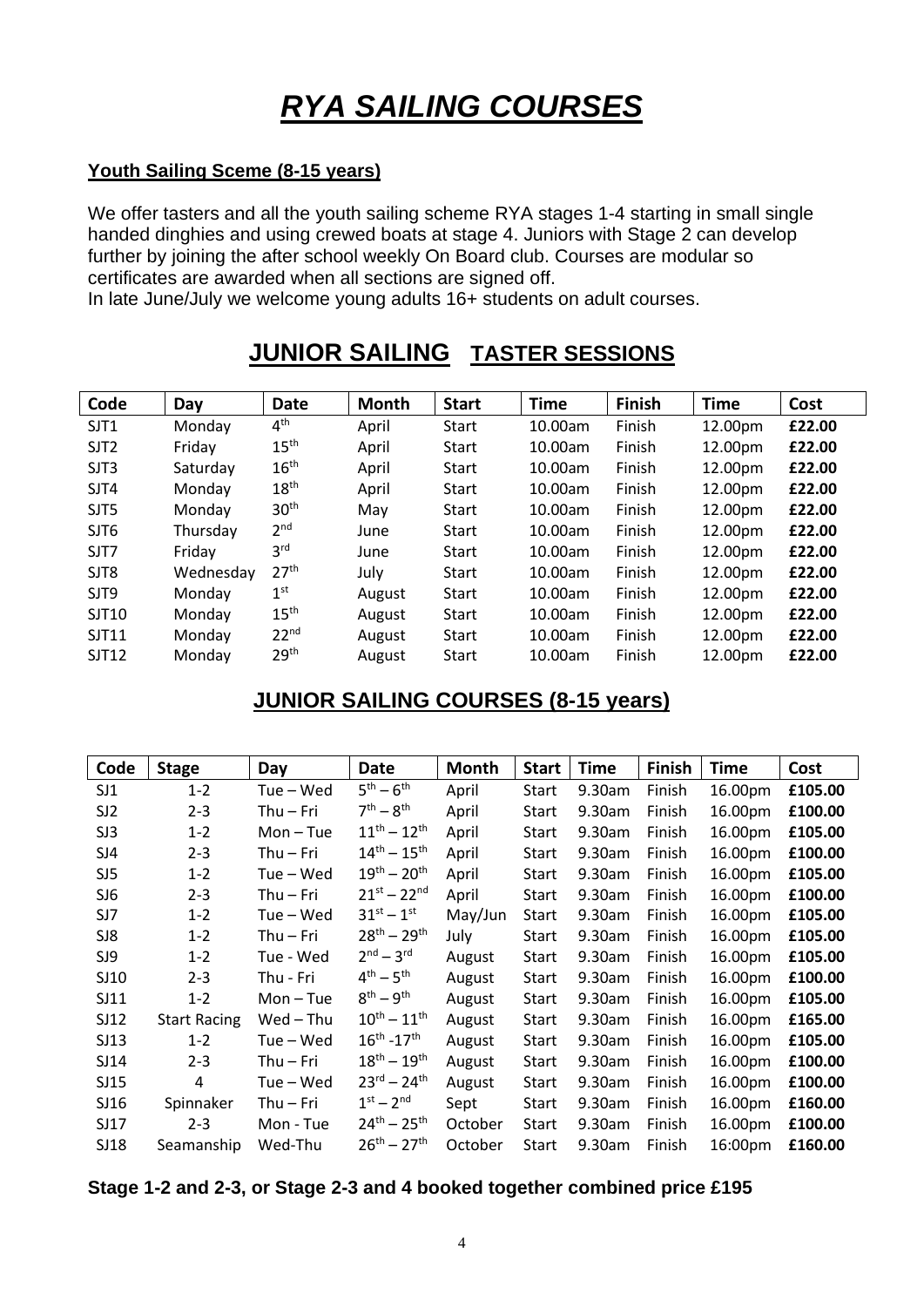# **JUNIOR SAILING CLUB (Onboard)**

| Code             | Weeks | Day      | Date From   Date To   Start   Time |                      |                                | Finish   Time |                                                                 | Cost |
|------------------|-------|----------|------------------------------------|----------------------|--------------------------------|---------------|-----------------------------------------------------------------|------|
| SJC1             | 6 wks | Thursdav | 21 <sup>th</sup> April             |                      |                                |               | 26 <sup>th</sup> May Start 18.00pm Finish 20.00pm <b>£63.00</b> |      |
| SJC <sub>2</sub> | 7 wks | Thursdav | 9 <sup>th</sup> June               |                      | 21st July Start 18.00pm Finish |               | 20.00pm <b>£73.50</b>                                           |      |
| SJC3             | 7 wks | Thursday | 8 <sup>th</sup> Sept               | 20 <sup>th</sup> Oct | Start 17.30pm Finish           |               | 19.30pm <b>£73.50</b>                                           |      |

# **ADULT SAILING**

#### **ADULTS (aged 16+)**

We run tasters, formal courses, hire and clinics to brush up your skills all based on the RYA National Sailing Scheme. Beginners use our crewed boats in Level 1 Start Sailing courses with an instructor on board. It's best to follow this up with Level 2 Basic Skills to reach the point when you can sail independently in light winds and hire a boat to keep on sailing. The Level 3 Better Sailing helps you sail in a competent way in light to moderate winds – ideal for those who have Level 2 but not done a course recently.

Finally our clinics give anyone with at least Level 1 a chance for some supported sailing with an instructor to coach you on the water.

| Code                                               | Level  | Day      | Date             | Month | Start | <b>Time</b> | <b>Finish</b> | <b>Time</b> | Cost   |
|----------------------------------------------------|--------|----------|------------------|-------|-------|-------------|---------------|-------------|--------|
| SLT <sub>1</sub>                                   | Taster | Saturday | 16 <sup>th</sup> | April | Start | 09.30am     | Finish        | 11.30am     | £26.00 |
| SLT <sub>2</sub>                                   | Taster | Thursday | 28 <sup>th</sup> | April | Start | 18.00pm     | Finish        | 20.00pm     | £26.00 |
| SLT <sub>3</sub>                                   | Taster | Saturday | 21 <sup>st</sup> | May   | Start | 09.30am     | Finish        | 11.30am     | £26.00 |
| SLT4                                               | Taster | Saturday | 25 <sup>th</sup> | June  | Start | 09.30am     | Finish        | 11.30am     | £26.00 |
| SLT5                                               | Taster | Thursday | 14 <sup>th</sup> | July  | Start | 18.00pm     | Finish        | 20.00pm     | £26.00 |
| SLT6                                               | Taster | Saturday | 3 <sup>rd</sup>  | Sept  | Start | 09.30am     | Finish        | 11.30am     | £26.00 |
| Other times available. Contact Centre for details. |        |          |                  |       |       |             |               |             |        |

### **START SAILING -TASTER SESSIONS (2 hours)**

Other times available. Contact Centre for details.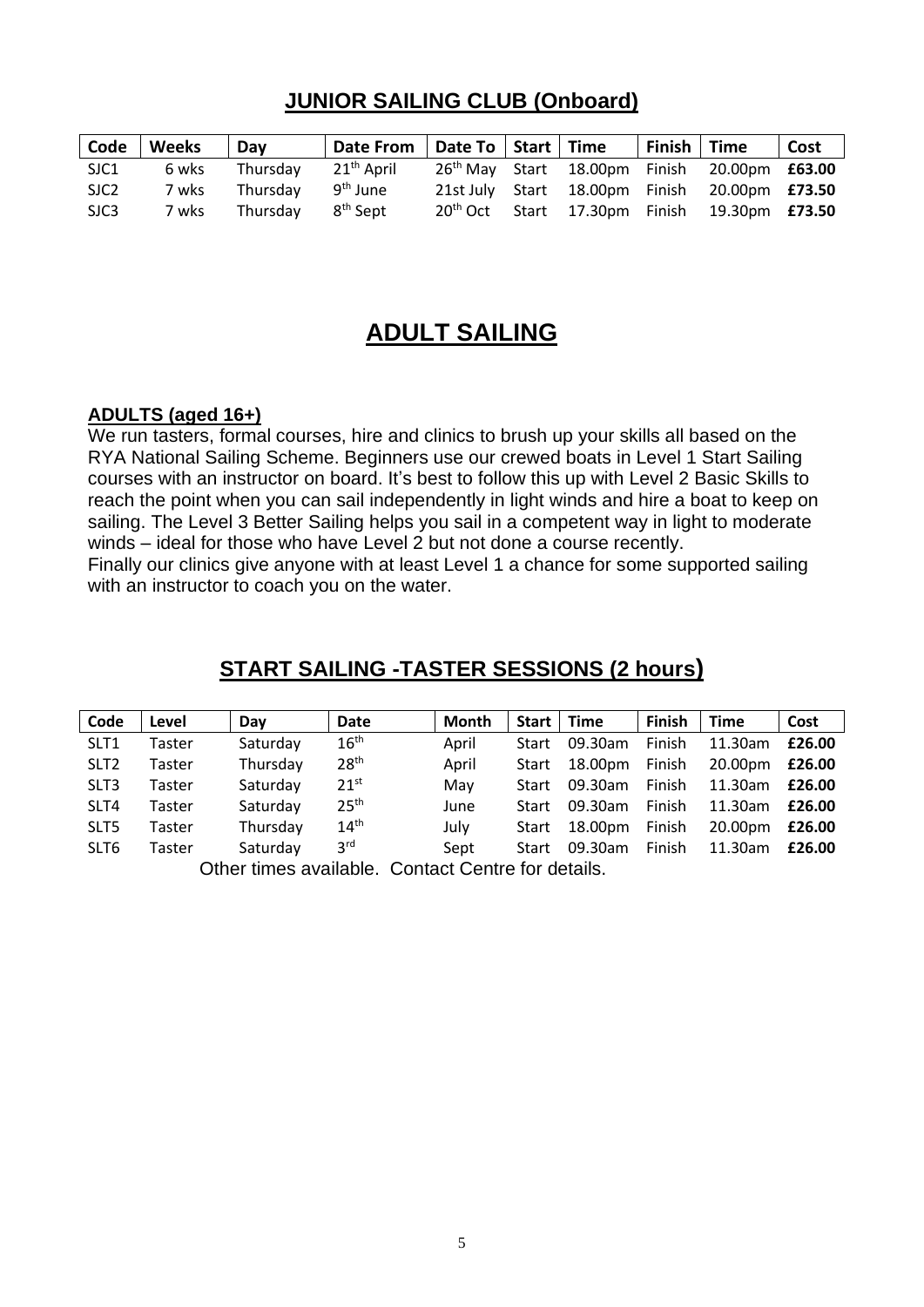# **ADULT SAILING COURSES (16+ years)**

| Code            | Level          | Day         | <b>Date</b>                     | Month                 | <b>Start</b> | <b>Time</b> | Finish | <b>Time</b> | Cost    |
|-----------------|----------------|-------------|---------------------------------|-----------------------|--------------|-------------|--------|-------------|---------|
| SL <sub>1</sub> | $\mathbf{1}$   | $Mon - Tue$ | $28^{th} - 29^{th}$             | March                 | Start        | 9.00am      | Finish | 17.00pm     | £160.00 |
| SL <sub>2</sub> | $\overline{2}$ | Wed-Thu     | $30^{th} - 31^{st}$             | March                 | Start        | 9.00am      | Finish | 17.00pm     | £150.00 |
| SL <sub>3</sub> | $\mathbf{1}$   | Sat weekly  | 23 <sup>rd</sup><br>From        | To 14th               | <b>Start</b> | 9.00am      | Finish | 13.00pm     | £160.00 |
|                 |                |             | April                           | May                   |              |             |        |             |         |
| SL <sub>4</sub> | $\mathbf{1}$   | $Mon - Tue$ | $25^{th} - 26^{th}$             | April                 | Start        | 9.00am      | Finish | 17.00pm     | £160.00 |
| SL <sub>5</sub> | $\overline{2}$ | Wed-Thu     | $27^{th} - 28^{th}$             | April                 | Start        | 9.00am      | Finish | 17.00pm     | £150.00 |
| SL <sub>6</sub> | 3              | $Mon - Tue$ | $9^{th} - 10^{th}$              | May                   | Start        | 9.00am      | Finish | 17.00pm     | £150.00 |
| SL7             | $\overline{2}$ | Sat weekly  | 28 <sup>th</sup><br>From        | To 18th               | <b>Start</b> | 9.00am      | Finish | 13.00pm     | £150.00 |
|                 |                |             | May                             | June                  |              |             |        |             |         |
| SL8             | $\mathbf{1}$   | Thu         | gth<br>From                     | To 30 <sup>th</sup>   | <b>Start</b> | 17.00pm     | Finish | 21.00pm     | £160.00 |
|                 |                | weekly      | June                            | June                  |              |             |        |             |         |
| SL9             | $\mathbf{1}$   | Mon-Tue     | $20^{th} - 21^{st}$             | June                  | Start        | 9.00am      | Finish | 17.00pm     | £160.00 |
| <b>SL10</b>     | $\overline{2}$ | Wed - Thu   | $22^{nd} - 23^{rd}$             | June                  | <b>Start</b> | 9.00am      | Finish | 17.00pm     | £150.00 |
| SL11            | $\overline{3}$ | Sat weekly  | 2 <sub>nd</sub><br>From         | To $23^{rd}$          | <b>Start</b> | 9.00am      | Finish | 13.00pm     | £150.00 |
|                 |                |             | July                            | July                  |              |             |        |             |         |
| <b>SL12</b>     | $\mathbf{1}$   | $Tue - Wed$ | $23^{rd} - 24th$                | August                | Start        | 9.00am      | Finish | 17.00pm     | £160.00 |
| <b>SL13</b>     | $\overline{2}$ | $Thu - Fri$ | $25^{th} - 26^{th}$             | August                | Start        | 9.00am      | Finish | 17.00pm     | £150.00 |
| <b>SL14</b>     | $\mathbf{1}$   | $Mon - Tue$ | $5^{th} - 6^{th}$               | Sept                  | Start        | 9.00am      | Finish | 17.00pm     | £160.00 |
| <b>SL15</b>     | $\overline{2}$ | Wed-Thu     | $7th - 8th$                     | Sept                  | Start        | 9.00am      | Finish | 17.00pm     | £150.00 |
| <b>SL16</b>     | $\mathbf{1}$   | Sat weekly  | 10 <sup>th</sup><br>From        | 1 <sup>st</sup><br>To | <b>Start</b> | 9.00am      | Finish | 13.00pm     | £160.00 |
|                 |                |             | September                       | October               |              |             |        |             |         |
| <b>SL17</b>     | $\overline{2}$ | $Thu - Fri$ | $15^{th} - 16^{th}$             | Sept                  | Start        | 9.00am      | Finish | 17.00pm     | £150.00 |
| <b>SL18</b>     | $\mathbf{1}$   | $Mon - Tue$ | $26^{th} - 27^{th}$             | Sept                  | Start        | 9.00am      | Finish | 17.00pm     | £160.00 |
| <b>SL19</b>     | $\overline{2}$ | Wed-Thu     | $28^{th} - 29^{th}$             | Sept                  | <b>Start</b> | 9.00am      | Finish | 17.00pm     | £150.00 |
| <b>SL20</b>     | $\mathbf{1}$   | $Mon - Tue$ | $3^{\text{rd}} - 4^{\text{th}}$ | Oct                   | Start        | 9.00am      | Finish | 17.00pm     | £160.00 |
| <b>SL21</b>     | $\overline{2}$ | Sat weekly  | 8 <sup>th</sup><br>From         | To 29th               | <b>Start</b> | 9.00am      | Finish | 13.00pm     | £150.00 |
|                 |                |             | October                         | October               |              |             |        |             |         |
| <b>SL22</b>     | $\mathbf{1}$   | $Mon - Tue$ | $10^{th} - 11^{th}$             | Oct                   | Start        | 9.00am      | Finish | 17.00pm     | £160.00 |
| <b>SL23</b>     | $\mathbf{1}$   | $Mon - Tue$ | $17^{th} - 18^{th}$             | Oct                   | Start        | 9.00am      | Finish | 17.00pm     | £160.00 |
| <b>SL24</b>     | $\overline{3}$ | $Mon - Tue$ | $7th - 8th$                     | Nov                   | <b>Start</b> | 9.00am      | Finish | 17.00pm     | £150.00 |

**Level 1 and 2, if booked together price £275.**

# **IMPROVERS SAILING**

### **SEAMANSHIP SKILLS**

This develops double handed sailing for lakes or sea for those with some experience. \*Requires Level 3 or equivalent experience.

| Code   Level |                                                                  | Dav | Date |  | Month   Start   Time   Finish   Time |                                     | Cost |
|--------------|------------------------------------------------------------------|-----|------|--|--------------------------------------|-------------------------------------|------|
|              | SSL1 Seamanship Mon-Tue 16th <sup>th</sup> -17 <sup>th</sup> May |     |      |  |                                      | Start 9.00am Finish 17.00pm £160.00 |      |

Courses available on request.

# **Sailing with Spinnakers**

\*Requires Level 3 or equivalent experience. **Courses available on request**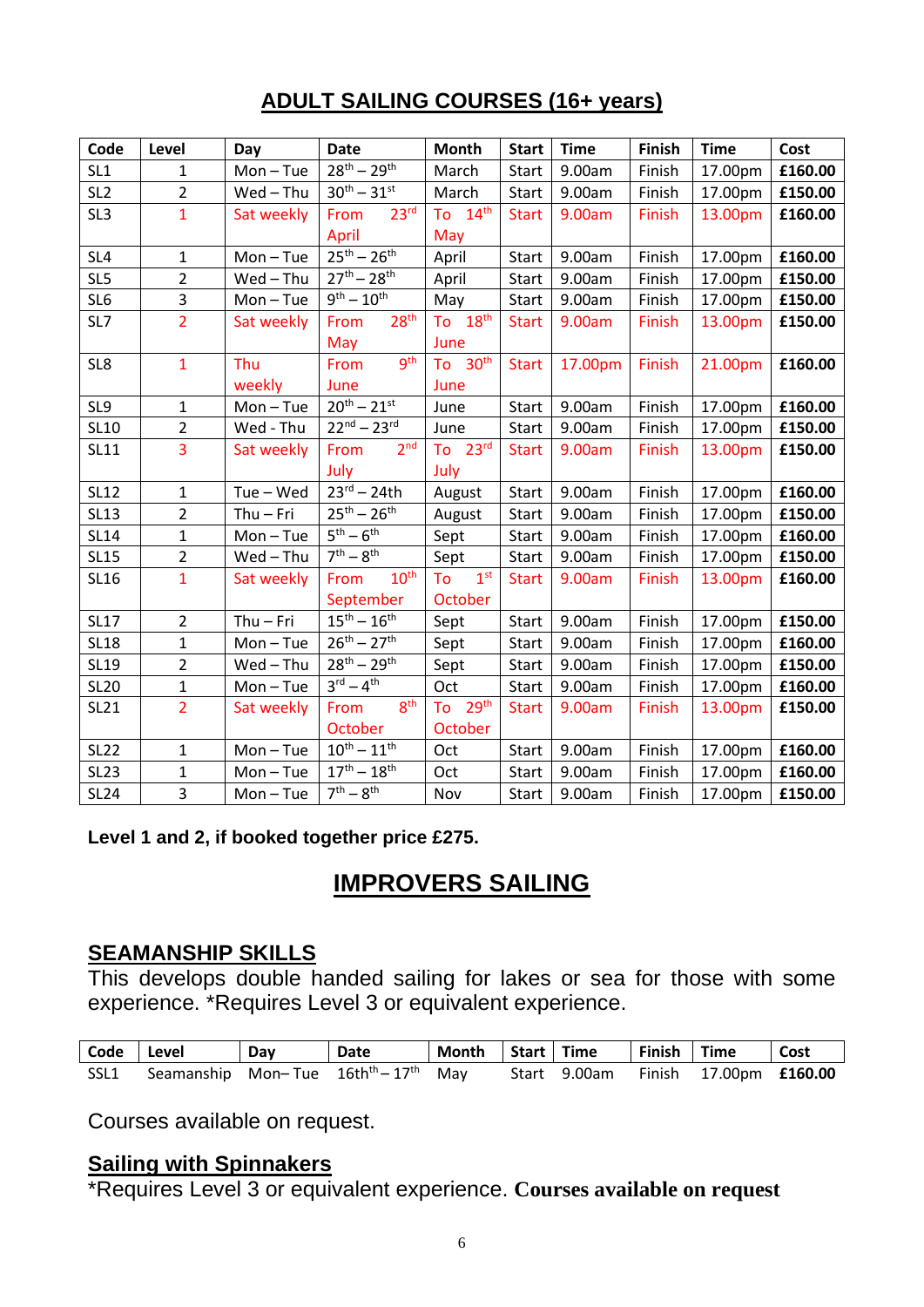# **WINDSURFING**

Beginner/intermediate boards and sails. Wetsuits provided. The only requirement is a degree of water confidence

**Juniors** (Age 10+) RYA Stage 1

| Code | Level   | Dav       | Date                              | Month  | Start | Time     | <b>Finish</b> | <b>Time</b> | <b>Price</b> |
|------|---------|-----------|-----------------------------------|--------|-------|----------|---------------|-------------|--------------|
| WJ1  | Stage 1 | Wed - Thu | $13^{th} - 14^{th}$               | April  | Start | 10.000am | Finish        | 16.00pm     | £90.00       |
| WJ2  | Stage 1 | Thu - Fri | $4^{th} - 5^{th}$                 | August | Start | 10.000am | Finish        | 16.00pm     | £90.00       |
| WJ3  | Stage 1 | Thu - Fri | $11^{th} - 12^{th}$               | August | Start | 10.000am | Finish        | 16.00pm     | £90.00       |
| WJ4  | Stage 1 | Tue - Wed | $16^{\text{th}} - 17^{\text{th}}$ | August | Start | 10.000am | Finish        | 16.00pm     | £90.00       |
| WJ5  | Stage 1 | Thu - Fri | $25^{th} - 26^{th}$               | August | Start | 10.000am | Finish        | 16.00pm     | £90.00       |

**Juniors** (Age 10+) RYA Stage 2

| Code | Level   | Day         | Date                | <b>Month</b> | Start   Time |                | <b>Finish</b> | <b>Time</b>           | <b>Price</b> |
|------|---------|-------------|---------------------|--------------|--------------|----------------|---------------|-----------------------|--------------|
| WJ7  | Stage 2 | Thu – Fri   | $18^{th} - 19^{th}$ | August       |              | Start 10.000am | Finish        | 16.00pm <b>£90.00</b> |              |
| WJ8  | Stage 2 | Thu $-$ Fri | $1^{st} - 2^{nd}$   | Sept         |              | Start 10.000am | Finish        | 16.00pm <b>£90.00</b> |              |
| WJ9  | Stage 2 | Thu $-$ Fri | $27^{th} - 28^{th}$ | October      |              | Start 10.00am  | Finish        | 16.00pm               | £90.00       |

### **Junior Onboard Club**

Junior Windsurf club designed to enable the practice and development of windsurfing skills.

| $Code \vert$ | Weeks      | Day | Date                                                                               | Month | Start   Time |                      | Finish Time |                       | <b>Price</b> |
|--------------|------------|-----|------------------------------------------------------------------------------------|-------|--------------|----------------------|-------------|-----------------------|--------------|
|              | JWC1 6 Wks |     | Thursday From 21 <sup>st</sup> Apr To 26th May Start 17.30pm Finish 19.00pm £54.00 |       |              |                      |             |                       |              |
|              | JWC2 7 Wks |     | Thursday From 9th June To 21st July Start 17.30pm Finish 19.00pm £63.00            |       |              |                      |             |                       |              |
|              | JWC3 7 Wks |     | Thursday From 8 <sup>th</sup> Sept To 20 <sup>th</sup> Oct                         |       |              | Start 17.30pm Finish |             | 19.00pm <b>£63.00</b> |              |

#### **Adults**

Taster Sessions

| Code | Level  | Dav      | <b>Date</b>      | Month | Start | <b>Time</b>  | Finish        | Time    | <b>Price</b> |
|------|--------|----------|------------------|-------|-------|--------------|---------------|---------|--------------|
| AWT1 | Taster | Saturday | $21^{st}$        | May   | Start | 9.30am       | Finish        | 11.30am | £26.00       |
| AWT2 | Taster | Thursday | 2 <sup>nd</sup>  | June  | Start | 14.00pm      | Finish        | 16.00pm | £26.00       |
| AWT3 | Taster | Saturday | 25 <sup>th</sup> | June  |       | Start 9.30am | Finish        | 11.30am | £26.00       |
| AWT4 | Taster | Thursday | 7 <sup>th</sup>  | July  | Start | 18.00pm      | <b>Finish</b> | 20.00pm | £26.00       |
| AWT5 | Taster | Saturday | 3 <sup>rd</sup>  | Sept  | Start | 9.30am       | Finish        | 11.30am | £26.00       |
| AWT6 | Taster | Thursday | 8 <sup>th</sup>  | Sept  | Start | 18.00pm      | Finish        | 20.00pm | £26.00       |

### Start Windsurfing Course (Age 16+)

A gentle introduction giving you the skill to sail where you want and return. Follow this up with hire sessions to gain further experience.

|                | Code Level | Dav                                                 | <b>Date</b>                                                                   | <b>Month</b> | Start   Time |              | Finish | <b>Time</b>                   | <b>Price</b> |
|----------------|------------|-----------------------------------------------------|-------------------------------------------------------------------------------|--------------|--------------|--------------|--------|-------------------------------|--------------|
| W1             |            | StartWS Thu-Fri                                     | $12^{th} - 13^{th}$                                                           | May          |              | Start 9.30am |        | Finish 15.00am £140.00        |              |
| W <sub>2</sub> |            | StartWS Thu - Fri                                   | $9^{th} - 10^{th}$                                                            | June         |              | Start 9.30am |        | Finish 15.00pm £140.00        |              |
| W <sub>3</sub> |            |                                                     | StartWS Sat weekly From 2 <sup>nd</sup> To 23 <sup>rd</sup> July Start 9.30am |              |              |              |        | Finish 12.30pm <b>£140.00</b> |              |
| W4             |            | StartWS Mon-Tue 12 <sup>th</sup> - 13 <sup>th</sup> |                                                                               | Sept         |              | Start 9.30am |        | Finish 15.00pm <b>£140.00</b> |              |

Windsurfing refresher and Improver Clinics are also available on request. Contact the Centre for details.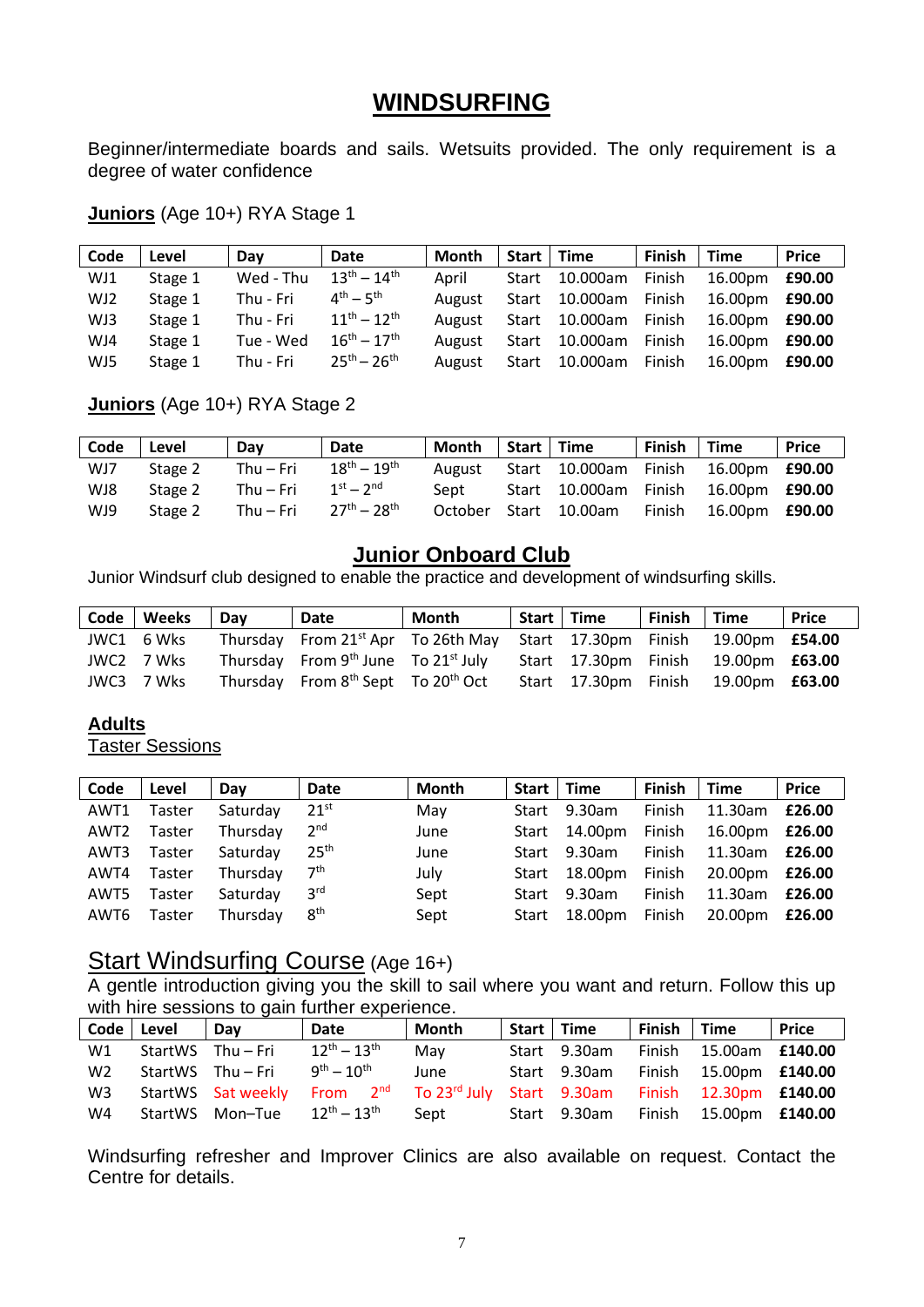# **RYA POWERBOAT LEVEL 2 COURSE (Inland)**

This course has no minimum prerequisite. It teaches safe boat handling in an inland water context and is the minimum standard for powerboat drivers. Holders can apply for an International Certificate of Competence.

#### **Junior Courses Age 12-17**

| Code             | Level | Dav       | Date                            | Month | Start   Time |              | Finish | Time                   | <b>Price</b> |
|------------------|-------|-----------|---------------------------------|-------|--------------|--------------|--------|------------------------|--------------|
| JPB1             |       | Mon – Tue | $21^{st}-22^{nd}$ February      |       |              | Start 9.00am | Finish | 16.30pm <b>£205.00</b> |              |
| JPB <sub>2</sub> |       | Mon - Tue | 24 <sup>th</sup> – 25th October |       |              | Start 9.00am | Finish | 16.30pm <b>£205.00</b> |              |

#### **Adult Courses**

| Code            | Level         | Dav         | Date                            | Month    | Start | <b>Time</b>  | <b>Finish</b> | Time                   | <b>Price</b> |
|-----------------|---------------|-------------|---------------------------------|----------|-------|--------------|---------------|------------------------|--------------|
| PB1             |               | Mon - Tue   | $24^{th} - 25^{th}$             | January  |       | Start 9.00am | Finish        | 16.30pm <b>£205.00</b> |              |
| PB <sub>2</sub> | 2             | Mon - Tue   | $7th - 8th$                     | March    |       | Start 9.00am | Finish        | 16.30pm <b>£205.00</b> |              |
| PB <sub>3</sub> | 2             | $Thu - Fri$ | $13^{th} - 14^{th}$             | October  |       | Start 9.00am | Finish        | 16.30pm <b>£205.00</b> |              |
| PB4             | $\mathcal{D}$ | Thu $-$ Fri | $3^{\text{rd}} - 4^{\text{th}}$ | November |       | Start 9.00am | Finish        | 16.30pm                | £205.00      |

Other Powerboat Level 2 courses are available on request October to March.

### **RYA Safety Boat Course**

This course will cover rescuing other water users, providing skills and techniques for those escorting race or training fleets or working in a water sports environment including different types of craft.

**Pre-requisites** – candidates must hold the RYA Level 2 National Powerboat certificate and should have a basic understanding of sailing and windsurfing.

| Code Level      |   | Dav                                       | Date | Month                       | Start   Time | Finish Time |                                     | <b>Price</b> |
|-----------------|---|-------------------------------------------|------|-----------------------------|--------------|-------------|-------------------------------------|--------------|
| -SB1            | 2 | Tue - Wed $3^{\text{rd}} - 4^{\text{th}}$ |      | Mav                         | Start 9.00am |             | Finish 17.00pm <b>£190.00</b>       |              |
| SB <sub>2</sub> |   | Mon-Tue $19th - 20th$ Sept                |      |                             |              |             | Start 9.00am Finish 17.00pm £190.00 |              |
|                 |   |                                           |      | $\sim$ $\sim$ $\sim$ $\sim$ |              |             |                                     |              |

Other courses are available on request October to March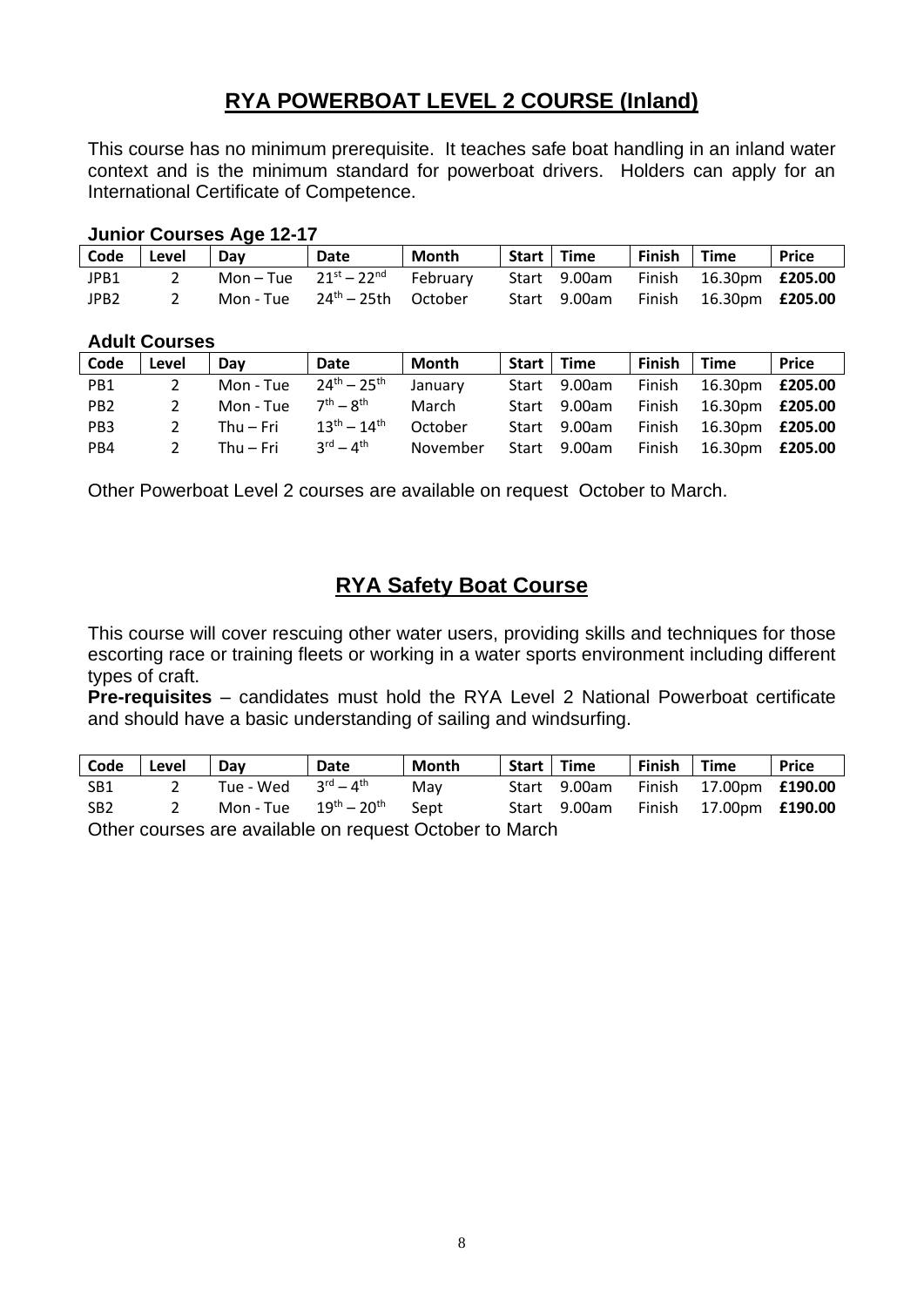# **BRITISH CANOEING KAYAKING & CANOEING COURSES**

### **JUNIOR COURSES(Age 8-15 years)**

The Award scheme provides a logical progression through safety awareness, skills, varied experiences and developing supporting knowledge in a variety of craft.Courses are modular and the award completed when all sections are signed off.

- **Taster - Start** An introductory session using a variety of craft.
- **Beginner (Discover)** work through various competencies, skills & knowledge in in a variety of craft including basic capsize.
- **Improver (Explore)** Includes peer rescues, capsizing and advanced skills in a variety of craft

| Code            | Level           | Day       | Date                              | Month                  | <b>Start</b> | Time    | Finish | <b>Time</b> | <b>Price</b> |
|-----------------|-----------------|-----------|-----------------------------------|------------------------|--------------|---------|--------|-------------|--------------|
| PP <sub>1</sub> | <b>START</b>    | Monday    | $4^{\text{th}}$                   | April                  | Start        | 13.00pm | Finish | 15.00pm     | £22.00       |
| PP <sub>2</sub> | <b>DISCOVER</b> | Tue – Wed | $5^{th} - 6^{th}$                 | April                  | Start        | 9.30am  | Finish | 15.30pm     | £90.00       |
| PP <sub>3</sub> | <b>START</b>    | Monday    | 11 <sup>th</sup>                  | April                  | Start        | 13.00pm | Finish | 15.00pm     | £22.00       |
| PP4             | <b>DISCOVER</b> | Mon - Tue | $11^{th} - 12^{th}$               | April                  | Start        | 9.30am  | Finish | 15.30pm     | £90.00       |
| PP <sub>5</sub> | <b>START</b>    | Friday    | 15 <sup>th</sup>                  | April                  | Start        | 13.00pm | Finish | 15.00pm     | £22.00       |
| PP <sub>6</sub> | <b>START</b>    | Monday    | 18 <sup>th</sup>                  | April                  | <b>Start</b> | 13.00pm | Finish | 15.00pm     | £22.00       |
| PP7             | <b>DISCOVER</b> | Tue – Wed | $19^{th} - 20^{th}$               | April                  | Start        | 9.30am  | Finish | 15.30pm     | £90.00       |
| PP8             | <b>START</b>    | Thursday  | 5 <sup>th</sup>                   | May                    | <b>Start</b> | 18.00pm | Finish | 20.00pm     | £22.00       |
| PP <sub>9</sub> | <b>START</b>    | Monday    | 30 <sup>th</sup>                  | May                    | Start        | 10.00am | Finish | 12.00pm     | £22.00       |
| PP10            | <b>DISCOVER</b> | Tue – Wed | $31st$ May                        | & 1 <sup>st</sup> June | Start        | 9.30am  | Finish | 15.30pm     | £90.00       |
| PP11            | <b>START</b>    | Wednesday | 27 <sup>th</sup>                  | July                   | Start        | 13.00pm | Finish | 15.00pm     | £90.00       |
| <b>PP12</b>     | <b>START</b>    | Monday    | 1 <sup>st</sup>                   | August                 | <b>Start</b> | 13.00pm | Finish | 15.00pm     | £22.00       |
| <b>PP13</b>     | <b>DISCOVER</b> | Tue – Wed | $2nd - 3rd$                       | August                 | Start        | 9.30am  | Finish | 15.30pm     | £90.00       |
| PP14            | <b>START</b>    | Monday    | 8 <sup>th</sup>                   | August                 | <b>Start</b> | 13.00pm | Finish | 15.00pm     | £22.00       |
| <b>PP15</b>     | <b>DISCOVER</b> | Thu – Fri | $11^{th} - 12^{th}$               | August                 | Start        | 9.30am  | Finish | 15.30pm     | £90.00       |
| <b>PP16</b>     | <b>START</b>    | Monday    | 15 <sup>th</sup>                  | August                 | <b>Start</b> | 10.00am | Finish | 12.00pm     | £22.00       |
| <b>PP17</b>     | <b>START</b>    | Monday    | 22 <sup>nd</sup>                  | August                 | Start        | 13.00pm | Finish | 15.00pm     | £22.00       |
| <b>PP18</b>     | <b>DISCOVER</b> | Tue – Wed | $23^{\text{rd}} - 24^{\text{th}}$ | August                 | Start        | 9.30am  | Finish | 15.30pm     | £90.00       |
| <b>PP19</b>     | <b>EXPLORE</b>  | Thu – Fri | $25^{st} - 26^{th}$               | August                 | Start        | 9.30am  | Finish | 15.30pm     | £90.00       |
| <b>PP20</b>     | <b>DISCOVER</b> | Tue – Wed | $30^{th} - 31^{st}$               | August                 | Start        | 9.30am  | Finish | 15.30pm     | £90.00       |
| <b>PP21</b>     | <b>START</b>    | Tuesday   | 25 <sup>th</sup>                  | October                | Start        | 13.00pm | Finish | 15.00pm     | £22.00       |
| <b>PP22</b>     | <b>DISCOVER</b> | Wed - Fri | $26^{th} - 27^{th}$               | October                | Start        | 9.30am  | Finish | 15.30pm     | £90.00       |

#### **Explore Canoeing Week**

An action packed week exploring all things paddlesport – Canoeing, Kayaking, Bell Boating and Stand Up Paddleboarding. Suitable for all abilities.

| Code   Level |                   | Dav | Date                       | Month | Start   Time | Finish   Time |                                            | l Price |
|--------------|-------------------|-----|----------------------------|-------|--------------|---------------|--------------------------------------------|---------|
| EC1          | EXPLORE Mon - Fri |     | $22^{nd} - 26^{th}$ August |       |              |               | Start 9.30am Finish 15.30pm <b>£210.00</b> |         |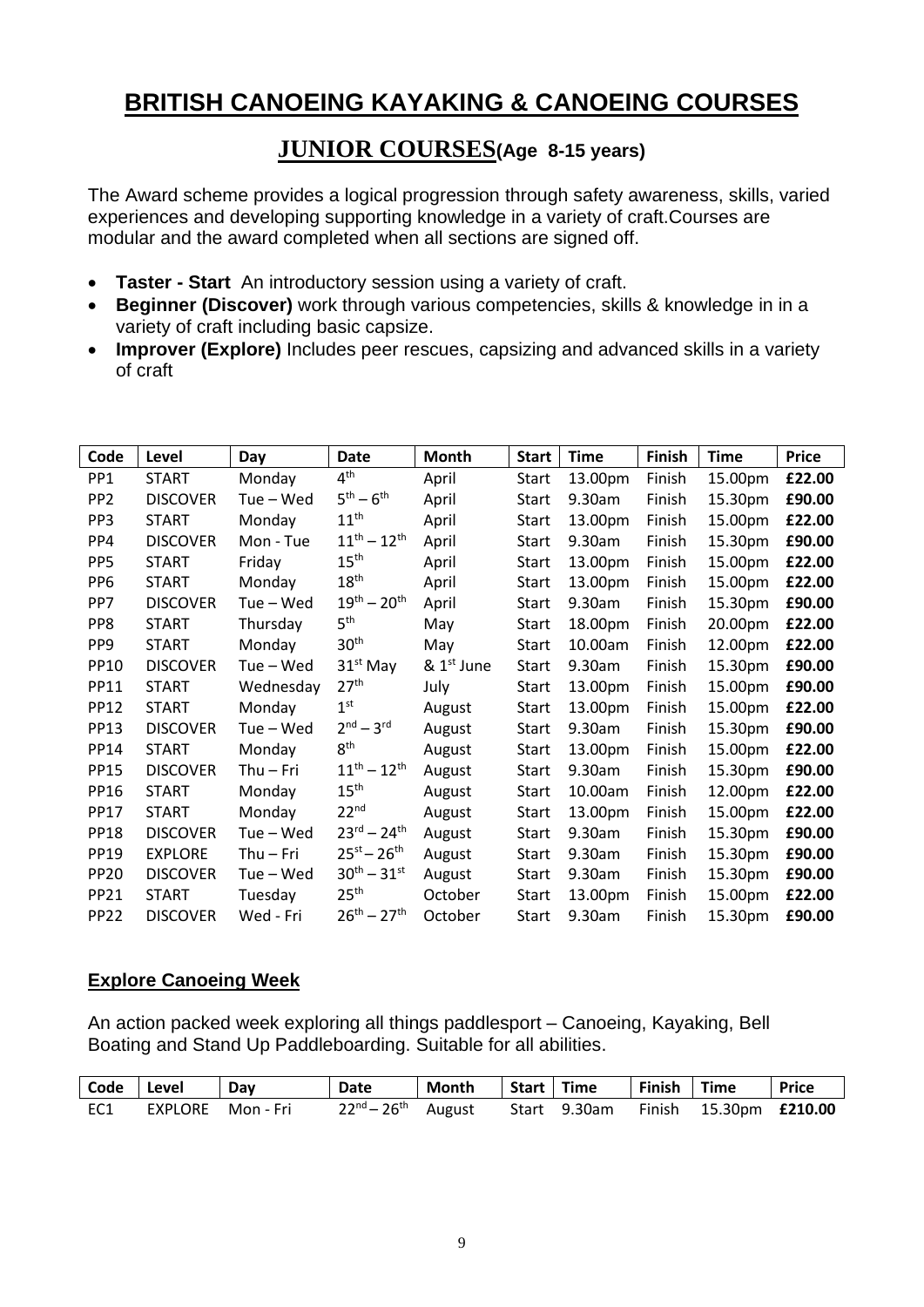## **JUNIOR CANOE & KAYAK CLUB**

Our Junior Club is aimed at providing some regular water based activity for 8-15 year olds, where young people can continue to develop their skills on a weekly basis during term times.

| Code             | <b>Weeks</b> | Day      | Date From              | Date To              | <b>Start</b> | <b>Time</b> | <b>Finish</b> | <b>Time</b> | <b>Price</b> |
|------------------|--------------|----------|------------------------|----------------------|--------------|-------------|---------------|-------------|--------------|
| CJC1             | 12wks        | Monday   | 25 <sup>th</sup> April | $18th$ July          | <b>Start</b> | 16.30pm     | Finish        | 17.30pm     | £72.00       |
|                  |              |          | (excluding             | $2nd$ May)           |              |             |               |             |              |
| CJC <sub>2</sub> | 13wks        | Thursday | 21 <sup>st</sup> April | $21st$ July          | Start        | 16.30pm     | Finish        | 17.30pm     | £78.00       |
|                  |              |          | (excluding             | $2nd$ June)          |              |             |               |             |              |
| CJC <sub>3</sub> | 13wks        | Saturday | 23 <sup>rd</sup> April | $23rd$ July          | <b>Start</b> | 9.00am      | Finish        | 10.00am     | £78.00       |
|                  |              |          | (excluding             | $4th$ June)          |              |             |               |             |              |
| CJC4             | 7wks         | Monday   | 5 <sup>th</sup> Sept   | $17th$ Oct           | Start        | 16.30pm     | Finish        | 17.30pm     | £42.00       |
| CJC5             | 7wks         | Thursday | 8 <sup>th</sup> Sept   | 20 <sup>th</sup> Oct | Start        | 16.30pm     | Finish        | 17.30pm     | £42.00       |
| CJC6             | 7wks         | Saturday | $10th$ Sept            | 22 <sup>nd</sup> Oct | Start        | 9.00am      | Finish        | 10.00am     | £42.00       |

### **JUNIOR STAND UP PADDLEBOARD Taster Sessions**

An introduction to basic skills in Stand up Paddleboarding

| Code               | Level  | Day       | Date             | <b>Month</b> | <b>Start</b> | <b>Time</b> | Finish | <b>Time</b> | <b>Price</b> |
|--------------------|--------|-----------|------------------|--------------|--------------|-------------|--------|-------------|--------------|
| JSUP1              | Taster | Monday    | 4 <sup>th</sup>  | April        | <b>Start</b> | 10.00am     | Finish | 12.00pm     | £22.00       |
| JSUP <sub>2</sub>  | Taster | Tuesday   | 12 <sup>th</sup> | April        | <b>Start</b> | 13.00am     | Finish | 15.00pm     | £22.00       |
| JSUP3              | Taster | Friday    | 15 <sup>th</sup> | April        | <b>Start</b> | 10.00am     | Finish | 12.00pm     | £22.00       |
| JSUP4              | Taster | Saturday  | 16 <sup>th</sup> | April        | <b>Start</b> | 09.00am     | Finish | 11.00am     | £22.00       |
| JSUP5              | Taster | Thursday  | 19 <sup>th</sup> | May          | Start        | 17.45pm     | Finish | 19.45pm     | £22.00       |
| JSUP6              | Taster | Monday    | 30 <sup>th</sup> | May          | <b>Start</b> | 13.00pm     | Finish | 15.00pm     | £22.00       |
| JSUP7              | Taster | Saturday  | 2 <sup>nd</sup>  | July         | Start        | 10.30am     | Finish | 12.30pm     | £22.00       |
| JSUP8              | Taster | Wednesday | 27 <sup>th</sup> | July         | Start        | 10.00am     | Finish | 12.00pm     | £22.00       |
| JSUP9              | Taster | Monday    | $1^{\rm st}$     | August       | Start        | 10.00am     | Finish | 12.00pm     | £22.00       |
| JSUP10             | Taster | Wednesday | 3 <sup>rd</sup>  | August       | Start        | 10.00am     | Finish | 12.00pm     | £22.00       |
| JSUP11             | Taster | Tuesday   | 9 <sup>th</sup>  | August       | Start        | 13.00pm     | Finish | 15.00pm     | £22.00       |
| JSUP12             | Taster | Monday    | 15 <sup>th</sup> | August       | <b>Start</b> | 13.00pm     | Finish | 15.00pm     | £22.00       |
| JSUP <sub>13</sub> | Taster | Monday    | 22 <sup>nd</sup> | August       | Start        | 10.00am     | Finish | 12.00pm     | £22.00       |
| JSUP14             | Taster | Wednesday | 26 <sup>th</sup> | October      | Start        | 13.00pm     | Finish | 15.00pm     | £22.00       |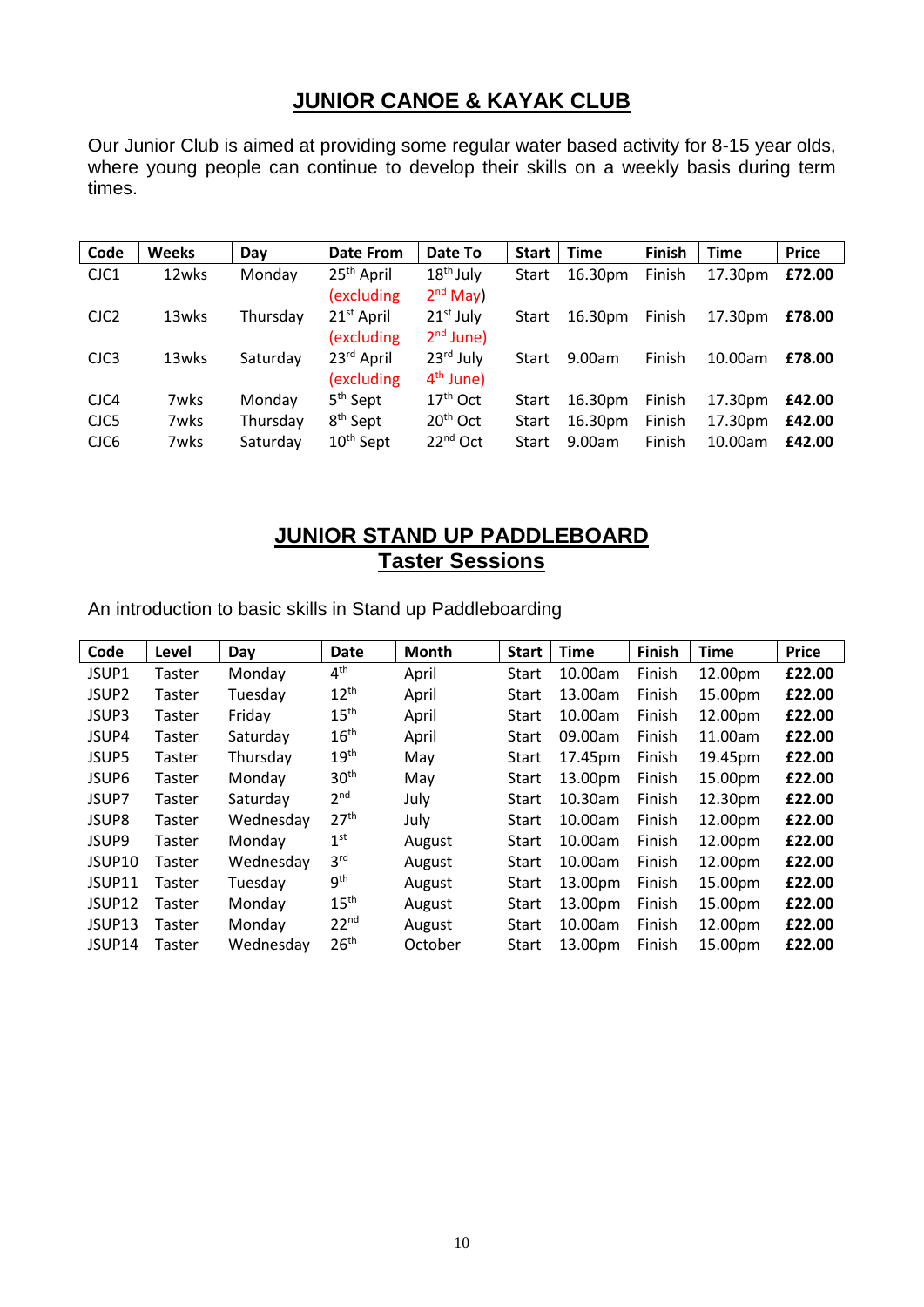### **BRITISH CANOEING PERSONAL PERFORMANCE AWARDS CANOEING AND KAYAKING ADULT COURSES**

**PADDLE START An introduction to useful basic skills for an enjoyable paddling exexperience**

**PADDLE DISCOVER** Taking you on your next steps towards becoming an independent padddler.

**PADDLE EXPLORE** Gives you ownership recognising your ability to independently paddle your chosen craft in a sheltered water environment.

#### **PADDLE START**

### **STAND UP PADDLEBOARD 16+**

| Code              | Level  | Day       | <b>Date</b>      | Month | <b>Start</b> | <b>Time</b> | Finish | <b>Time</b> | <b>Price</b> |
|-------------------|--------|-----------|------------------|-------|--------------|-------------|--------|-------------|--------------|
| SUP <sub>1</sub>  | Taster | Saturday  | 23 <sup>rd</sup> | April | Start        | 10.30am     | Finish | 12.30pm     | £26.00       |
| SUP <sub>2</sub>  | Taster | Thursday  | $12^{th}$        | May   | Start        | 18.00pm     | Finish | 20.00pm     | £26.00       |
| SUP <sub>3</sub>  | Taster | Thursday  | 19 <sup>th</sup> | May   | Start        | 10.00pm     | Finish | 12.00pm     | £26.00       |
| SUP4              | Taster | Thursday  | 26 <sup>th</sup> | May   | Start        | 18.00am     | Finish | 20.00pm     | £26.00       |
| SUP <sub>5</sub>  | Taster | Friday    | 3 <sup>rd</sup>  | June  | Start        | 10.30pm     | Finish | 12.30pm     | £26.00       |
| SUP <sub>6</sub>  | Taster | Saturday  | 18 <sup>th</sup> | June  | Start        | 10.30pm     | Finish | 12.30pm     | £26.00       |
| SUP7              | Taster | Thursday  | 30 <sup>th</sup> | June  | Start        | 18.00pm     | Finish | 20.00pm     | £26.00       |
| SUP <sub>8</sub>  | Taster | Saturday  | 9 <sup>th</sup>  | July  | Start        | 10.30pm     | Finish | 12.30pm     | £26.00       |
| SUP <sub>9</sub>  | Taster | Wednesday | 14 <sup>th</sup> | Sept  | Start        | 10.00am     | Finish | 12.00pm     | £26.00       |
| SUP <sub>10</sub> | Taster | Saturday  | 15 <sup>th</sup> | Oct   | Start        | 10.30am     | Finish | 12.30am     | £26.00       |

### **CANOEING AND KAYAKING**

| Code            | Level           | Day                | Date                               | <b>Month</b>         | <b>Start</b> | <b>Time</b> | Finish        | <b>Time</b> | <b>Price</b> |
|-----------------|-----------------|--------------------|------------------------------------|----------------------|--------------|-------------|---------------|-------------|--------------|
| CT <sub>1</sub> | Taster          | Monday             | 28 <sup>th</sup>                   | March                | Start        | 10.30am     | Finish        | 12.30pm     | £26.00       |
| CT <sub>2</sub> | Taster          | Saturday           | 30 <sup>th</sup>                   | April                | <b>Start</b> | 10.30am     | Finish        | 12.30pm     | £26.00       |
| CT <sub>3</sub> | <b>Taster</b>   | Thursday           | 19 <sup>th</sup>                   | May                  | Start        | 13.00pm     | Finish        | 15.00pm     | £26.00       |
| CT4             | Taster          | Thursday           | 9 <sup>th</sup>                    | June                 | <b>Start</b> | 18.00pm     | Finish        | 20.00pm     | £26.00       |
| CT <sub>5</sub> | Taster          | Saturday           | 16 <sup>th</sup>                   | July                 | <b>Start</b> | 10.30am     | Finish        | 12.30pm     | £26.00       |
| CT <sub>6</sub> | Taster          | Thursday           | $21^{st}$                          | July                 | <b>Start</b> | 18.00pm     | Finish        | 20.00pm     | £26.00       |
| CT7             | Taster          | Saturday           | 10 <sup>th</sup>                   | Sept                 | <b>Start</b> | 10.30am     | Finish        | 12.30pm     | £26.00       |
| CT <sub>8</sub> | Taster          | Wednesday          | 14 <sup>th</sup>                   | Sept                 | Start        | 10.30am     | Finish        | 12.30pm     | £26.00       |
| CT <sub>9</sub> | Taster          | Saturday           | 24 <sup>th</sup>                   | Sept                 | <b>Start</b> | 10.30am     | Finish        | 12.30pm     | £26.00       |
|                 |                 |                    |                                    |                      |              |             |               |             |              |
| Code            | Level           | Day                | <b>Date</b>                        | Month                | <b>Start</b> | <b>Time</b> | <b>Finish</b> | <b>Time</b> | <b>Price</b> |
| C1              | Discover        | Tuesday            | 29 <sup>th</sup>                   | March                | Start        | 9.00am      | Finish        | 16.30pm     | £90.00       |
| C <sub>2</sub>  | Explore         | Wed - Thu          | $30^{th}$ & $31^{st}$              | March                | <b>Start</b> | 9.00am      | Finish        | 16.30pm     | £100.00      |
| C <sub>3</sub>  | <b>Discover</b> | Saturday           | 7 <sup>th</sup> & 14 <sup>th</sup> | May                  | <b>Start</b> | 9.00am      | Finish        | 13.00pm     | £90.00       |
| C <sub>4</sub>  | Discover        | Friday             | 20 <sup>th</sup>                   | May                  | <b>Start</b> | 9.00am      | Finish        | 16.30pm     | £90.00       |
| C <sub>5</sub>  | Discover        | Saturday           | 4 <sup>th</sup> & 11 <sup>th</sup> | June                 | Start        | 9.00am      | Finish        | 13.00pm     | £90.00       |
| C <sub>6</sub>  | Discover        | Thursday           | $16^{\text{th}}$<br>June           | 7 <sup>th</sup> July | <b>Start</b> | 18.00pm     | Finish        | 20.00pm     | £90.00       |
|                 |                 | Weekly             |                                    |                      |              |             |               |             |              |
| C7              | Discover        | Monday             | 20 <sup>th</sup>                   | June                 | Start        | 9.00am      | Finish        | 16.30pm     | £90.00       |
| C8              | Explore         | Thu - Fri          | 22nd & 23rd                        | June                 | Start        | 9.00am      | Finish        | 13.00pm     | £100.00      |
| C <sub>9</sub>  | Discover        | Monday             | $5^{\text{th}}$                    | Sept                 | <b>Start</b> | 9.00am      | Finish        | 16.30pm     | £90.00       |
| C10             | Explore         | Saturday<br>Weekly | $1st$ to 22 <sup>nd</sup>          | October              | <b>Start</b> | 9.00am      | Finish        | 13.00pm     | £100.00      |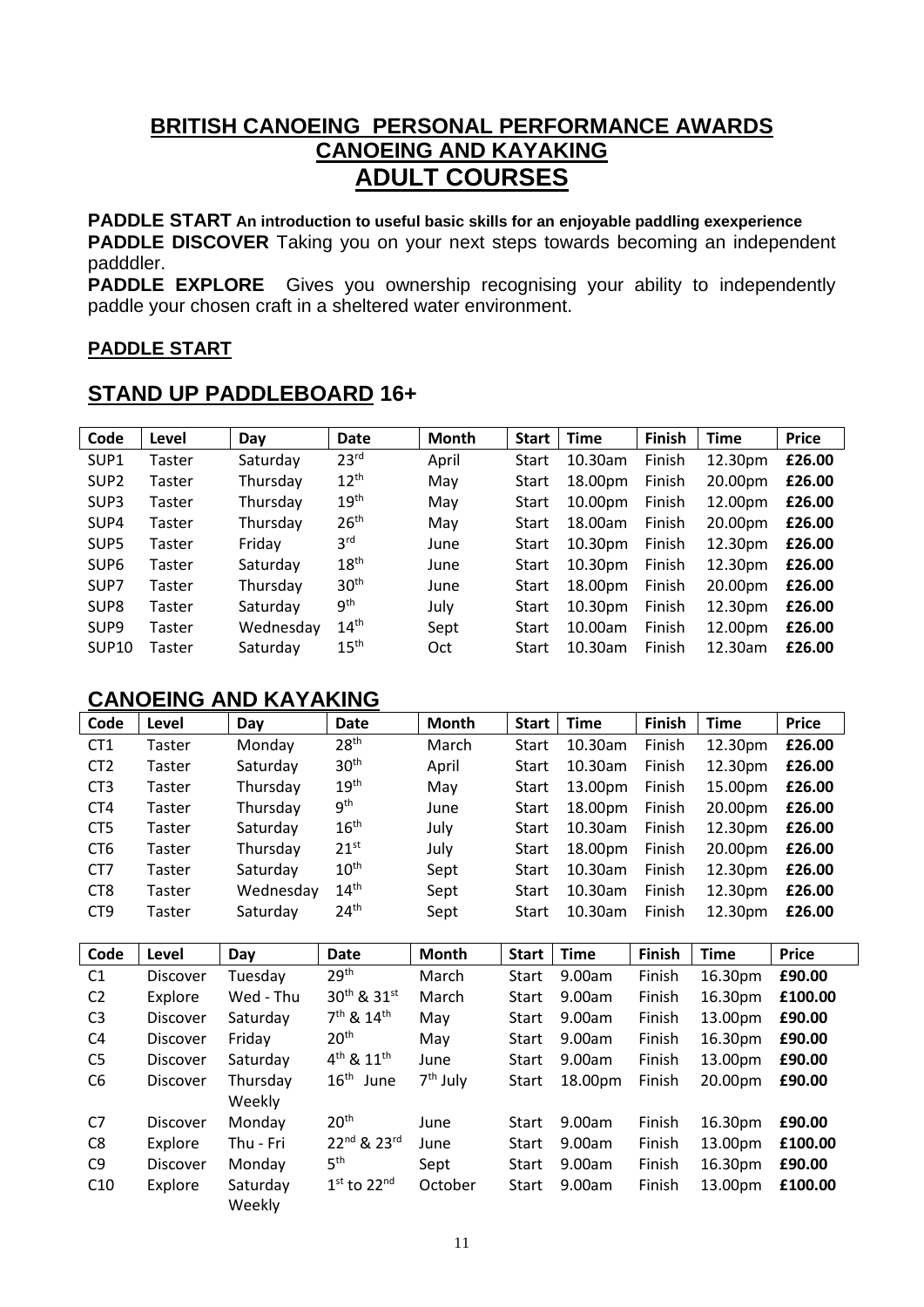| Code | Level             | Dav       | <b>Date</b>                          | Month   Start   Time |              | Finish   Time |                        | <b>Price</b> |
|------|-------------------|-----------|--------------------------------------|----------------------|--------------|---------------|------------------------|--------------|
| C11  | WW Kavak<br>Award | Wed - Fri | $9^{th} - 11^{th}$                   | <b>Nov</b>           | Start 9.30am | Finish        | 16.30pm <b>£180.00</b> |              |
| C12  | Canoe Award       | Wed - Fri | 16 <sup>th</sup><br>$18^{\text{th}}$ | $-$ Nov              | Start 9.30am | Finish        | 16.30pm <b>£180.00</b> |              |

(Course price excludes BC certification fees. Additional dates can be arranged through the Centre)

### **Introduction To Moving Water / River Trip**

Designed to develop skills to assist in the transition from still to moving water.

| Code             | Level | Dav      | Date             | Month   | Start | <b>Time</b> | <b>Finish</b> | <b>Time</b> | <b>Price</b> |
|------------------|-------|----------|------------------|---------|-------|-------------|---------------|-------------|--------------|
| AMW1             |       | Friday   | $4^{\text{th}}$  | March   | Start | 9.30am      | Finish        | 16.30pm     | £80.00       |
| AMW <sub>2</sub> | Canoe | Thursday | 17 <sup>th</sup> | March   | Start | 9.30am      | Finish        | 16.30pm     | £80.00       |
| AMW3             | Kavak | Friday   | 18 <sup>th</sup> | March   | Start | 9.30am      | Finish        | 16.30pm     | £80.00       |
| AMW4             |       | Saturday | 26 <sup>th</sup> | March   | Start | 9.00am      | Finish        | 16.00pm     | £90.00       |
| AMW5             |       | Friday   | $21^{st}$        | October | Start | 9.30am      | Finish        | 16.30pm     | £80.00       |

### **The Foundation Safety and Rescue Training Course (FSRT)**

This training course aims to provide paddlers with the key **safety and rescue** skills required to operate safely and to be able to deal with common emergencies. These skills form the **foundations for safety and rescue** throughout BCU qualifications. Course price excludes BC certification fees.

| Code            | Level | Dav         | Date                    | Month                  | Start | <b>Time</b> | <b>Finish</b> | <b>Time</b> | <b>Price</b> |
|-----------------|-------|-------------|-------------------------|------------------------|-------|-------------|---------------|-------------|--------------|
| RT1             |       | Monday      | 28 <sup>th</sup>        | Feb                    | Start | 9.00am      | Finish        | 17.00pm     | £80.00       |
| RT <sub>2</sub> |       | Friday      | 1 <sup>st</sup>         | April                  | Start | 9.00am      | Finish        | 17.00pm     | £80.00       |
| RT <sub>3</sub> |       | Friday      | 29 <sup>th</sup>        | April                  | Start | 9.00am      | Finish        | 17.00pm     | £80.00       |
| RT4             |       | Thur Weekly | 5 <sup>th</sup><br>From | 26 <sup>th</sup><br>To | Start | 18:00pm     | Finish        | 20:00pm     | £80.00       |
|                 |       |             | May                     | May                    |       |             |               |             |              |
| RT5             |       | Friday      | 9 <sup>th</sup>         | September              | Start | 9.00am      | Finish        | 17.00pm     | £80.00       |

### **LEADERSHIP AWARDS**

Provide qualifications for paddlers to lead others in a range of disciplines and environmental conditions. Includes one day off-site.

| Code | Level                                                                    | Dav                                       | Date | <b>Month</b> | Start | l Time       | <b>Finish</b> | Time    | <b>Price</b> |
|------|--------------------------------------------------------------------------|-------------------------------------------|------|--------------|-------|--------------|---------------|---------|--------------|
| L1   | Paddlesport<br>Leader Award                                              | Mon-Wed $14^{\text{th}} - 16^{\text{th}}$ |      | Feb          |       | Start 9.30am | Finish        | 16.30pm | £180.00      |
| L2   | Bellboat Helm Tue - Wed $15^{\text{th}} - 16^{\text{th}}$<br>Award (18+) |                                           |      | Mar          |       | Start 9.00am | Finish        | 17.00pm | £80.00       |
| L3   | Bellboat Helm<br>Award (18+)                                             | Wed-Thu $13^{\text{th}} - 14^{\text{th}}$ |      | Apr          |       | Start 9.00am | Finish        | 17.00pm | £80.00       |

### **(\*pre-requisite a relevant first aid qualification)**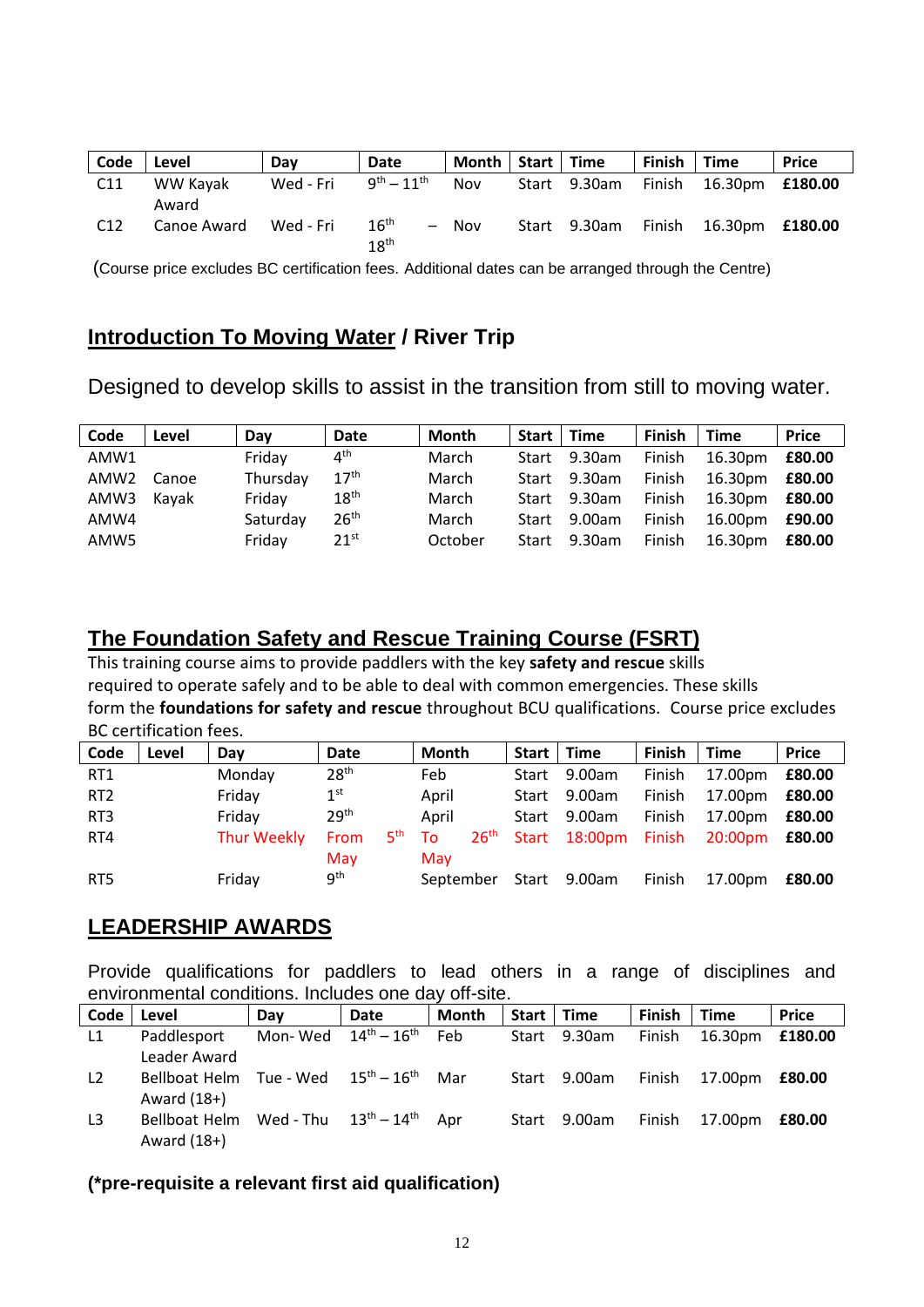# **Paddlesport Instructor Course**

The **Paddlesport Instructor** qualification is for people whose main focus of work is delivering paddlesport taster/starter sessions within clubs, centres or other organisations. The qualification is not discipline specific and is suitable for instructors who work with paddlers from any of the competitive and non-competitive paddlesport disciplines.

| Code | Level | Dav                           | Date                              | Month | Start   Time |              | <b>Finish</b> | <b>Time</b> | <b>Price</b> |
|------|-------|-------------------------------|-----------------------------------|-------|--------------|--------------|---------------|-------------|--------------|
| PI1  |       | Mon – Tue                     | $21^{st} - 22^{nd}$               | March |              | Start 8.30am | Finish        | 18.00pm     | £180.00      |
| PI2  |       | Thur $-$ Fri                  | $5^{th} - 6^{th}$                 | Mav   |              | Start 8.30am | Finish        | 18.00pm     | £180.00      |
| PI3  |       | $Mon - Tue$                   | $6^{\text{th}} - 7^{\text{th}}$   | June  |              | Start 8.30pm | Finish        | 18.00pm     | £180.00      |
| PI4  |       | Mon – Tue                     | $27^{\text{th}} - 28^{\text{th}}$ | June  |              | Start 8.30am | Finish        | 18.00pm     | £180.00      |
| PI5  |       | Thu - Fri $22^{nd} - 23^{rd}$ |                                   | Sept  |              | Start 8.30am | Finish        | 18.00pm     | £180.00      |

See [www.leeds.gov.uk/sailingcentre](http://www.leeds.gov.uk/sailingcentre) for more details and prerequisites.

### **SUP Discipline Specific Module (DSM) Course**

Courses available upon Request.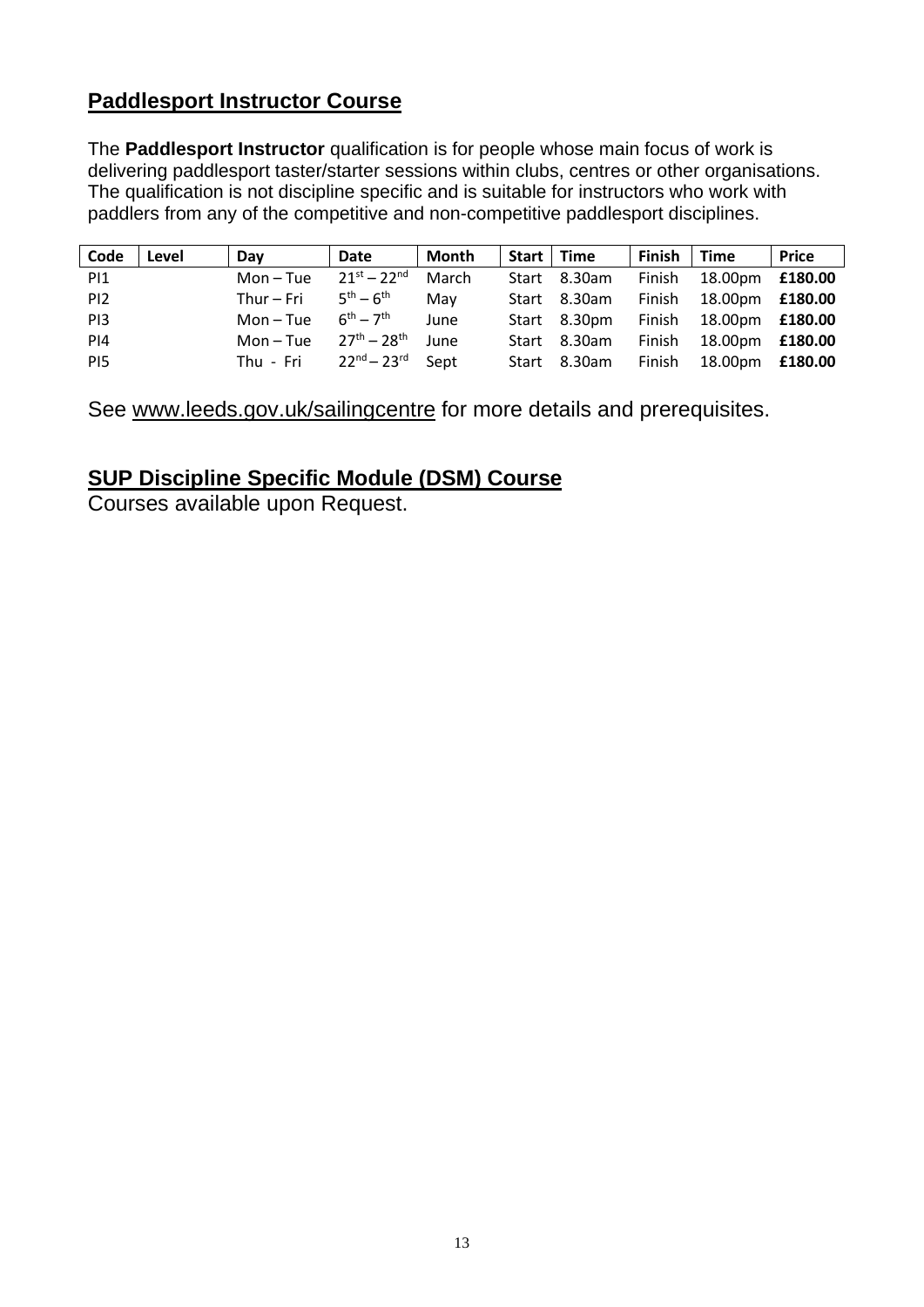### **ROWING**

British Rowing Learn to Row Scheme,using single sculls with sliding seat.

**Junior(age 11+)** Go Row (includes 3 months British Rowing Membership)

| Code            | Level | Day         | Date                | Month    | Start | <b>Time</b> | <b>Finish</b> | <b>Time</b> | <b>Price</b> |
|-----------------|-------|-------------|---------------------|----------|-------|-------------|---------------|-------------|--------------|
| JR1             |       | $Mon - Tue$ | $11^{th} - 12^{th}$ | April    | Start | 9.00am      | Finish        | 12.00pm     | £55.00       |
| JR <sub>2</sub> |       | Tue – Wed   | $31^{st} - 1^{st}$  | May/June | Start | 9.00am      | Finish        | 12.00pm     | £55.00       |
| JR3             |       | Tue – Wed   | $26^{th} - 27^{th}$ | July     | Start | 13.00pm     | Finish        | 16.00pm     | £55.00       |
| JR4             |       | Tue - Wed   | $2^{nd} - 3^{rd}$   | August   | Start | 13.00pm     | Finish        | 16.00pm     | £55.00       |
| JR5             |       | $Mon - Tue$ | $R^{th} - Q^{th}$   | August   | Start | 9.00am      | Finish        | 12.00pm     | £55.00       |
| JR6             |       | $Mon - Tue$ | $24^{th} - 25^{th}$ | October  | Start | 9.30am      | Finish        | 12.30pm     | £55.00       |

# **Junior Rowing Club Age 11+**

| Code | <b>Weeks</b> | Dav    | <b>Date From</b>       | Date To     |              | Start   Time | Finish | <b>Time</b>           | <b>Price</b> |
|------|--------------|--------|------------------------|-------------|--------------|--------------|--------|-----------------------|--------------|
| JRC1 | 4 wks        | Monday | 25 <sup>th</sup> April | $23rd$ Mav  | Start        | 16.15pm      | Finish | 17.15pm               | £24.00       |
|      |              |        | <i>(excluding)</i>     | $2nd$ May)  |              |              |        |                       |              |
| JRC2 | 7 wks        | Monday | 6 <sup>th</sup> June   | $18th$ July | Start        | 16.15pm      | Finish | 17.15pm <b>£42.00</b> |              |
| JRC3 | 7 wks        | Mondav | $5th$ Sept             | $17th$ Oct  | <b>Start</b> | 16.15pm      | Finish | 17.15pm <b>£42.00</b> |              |

Must have attended a Go Row Course.

### **ADULT Rowing Taster Sessions**

| Code | Level  | Day      | <b>Date</b>      | Month | Start   Time |               | <b>Finish</b> | <b>Time</b>                         | <b>Price</b> |
|------|--------|----------|------------------|-------|--------------|---------------|---------------|-------------------------------------|--------------|
| ART1 | Taster | Saturday | 30 <sup>th</sup> | April | Start        | 10.30am       | Finish        | 12.30am                             | £26.00       |
| ART2 | Taster | Saturday | 18 <sup>th</sup> | June  |              |               |               | Start 10.30am Finish 12.30am £26.00 |              |
| ART3 | Taster | Thursday | 30 <sup>th</sup> | June  |              |               |               | Start 18.00pm Finish 20.00pm £26.00 |              |
| ART4 | Taster | Saturday | 10 <sup>th</sup> | Sept  |              | Start 10.30am |               | Finish 12.30am <b>£26.00</b>        |              |

# **Adult Explore Rowing**

Comprised of 4x2 hr sessions. The complete course to get you started.

| Code           | <b>Weeks</b> | Dav                            | <b>Date From</b> | Date To   Start   Time |  | Finish Time |                                                                 | <b>Price</b> |
|----------------|--------------|--------------------------------|------------------|------------------------|--|-------------|-----------------------------------------------------------------|--------------|
| R1             | 4wks         | Saturday 7 <sup>th</sup> May   |                  |                        |  |             | 28 <sup>th</sup> May Start 9.30am Finish 11.30am £80.00         |              |
| R <sub>2</sub> | 4wks         | Thursday 7 <sup>th</sup> July  |                  |                        |  |             | $28^{th}$ July Start 18.00 Finish 20.00pm $\pmb{\text{E80.00}}$ |              |
| R <sub>3</sub> | 4wks         | Saturday 17 <sup>th</sup> Sep  |                  | $8th$ Oct              |  |             | Start 18.00pm Finish 20.00pm £80.00                             |              |
| R4             | 4wks         | Thursday 22 <sup>nd</sup> Sept |                  | $13^{\mathsf{th}}$ Oct |  |             | Start 9.30am Finish 11.30am £80.00                              |              |

Other courses available upon request.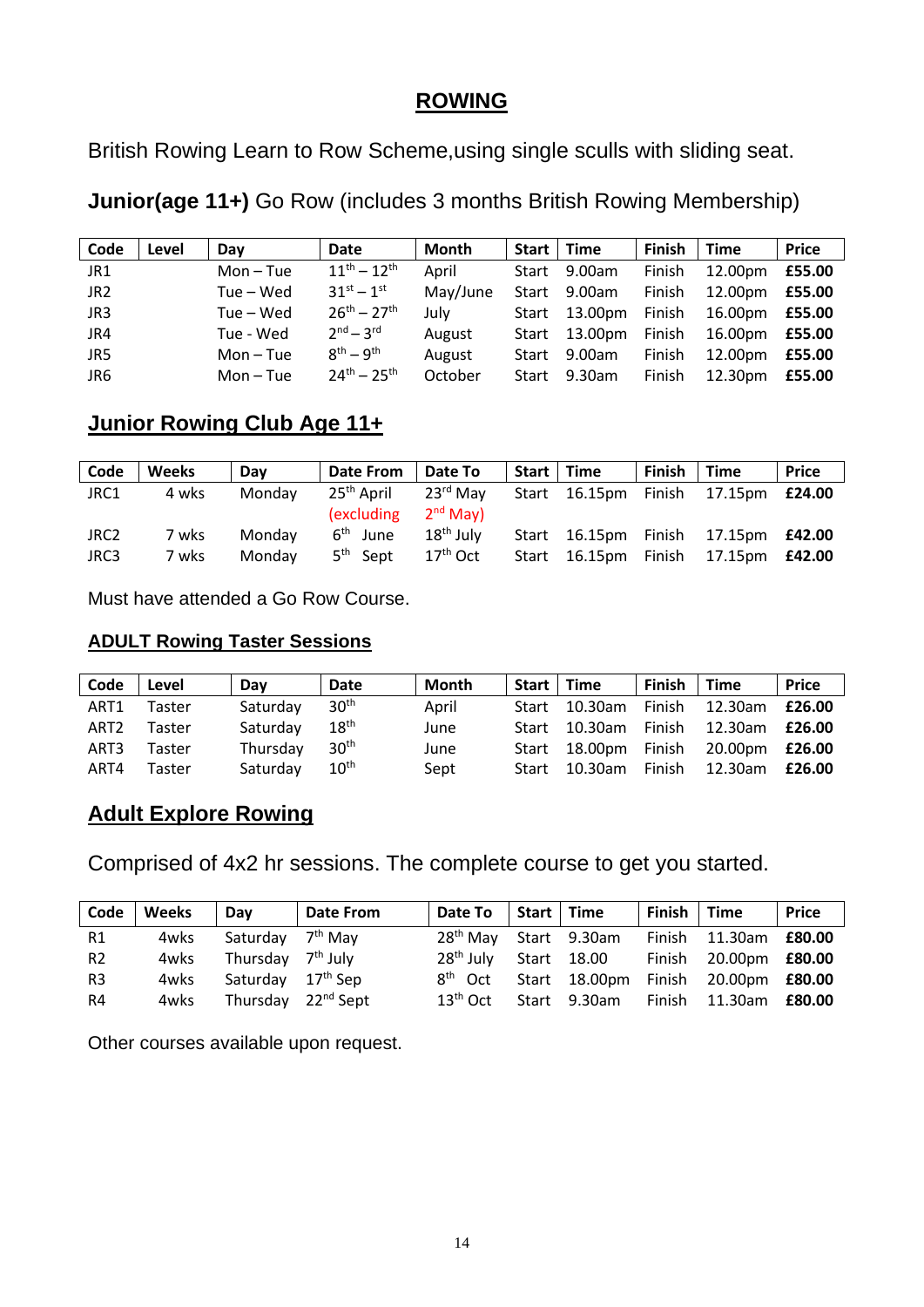# **EQUIPMENT HIRE**

Prices are per hour. Pre booking essential.

**Dinghy Hire** From £10.00 Adult and £7.50 Junior

**Adult Hire** Adults must have RYA Level 2 and demonstrate competence before hire or demonstrate equivalent Level 2 competence.

**Junior Hire** Junior hire is at the discretion of the Senior Instructor. Juniors must have RYA Stage 3 and demonstrate competence before hire.

**Kayak/Canoe Hire** £10.00 Adult, £7.50 Junior

**Adult Hire** Adults must have 1 Star and demonstrate competence before hire.

**Junior Hire** Juniors must have Paddlepower Passport and demonstrate competence before hire.

**Windsurfing Hire** £10.00 Adult, £7.50 Junior

Adult Hire must have Start Windsurfing Level 1 Junior Hire must have Stage 2

**Rowing Hire** £10.00 Adult £7.50 Junior

Adult Hire must have Learn to Row Stage 1 Junior Hire must have Go-Row 2

**Stand up Paddleboard Hire** £10.00 Adult £7.50 Junior

Must have completed a Leeds Sailing & Activity Centre Taster Session

Hire is available during our opening hours (subject to availability). All hire must be prebooked. Contact Centre for details.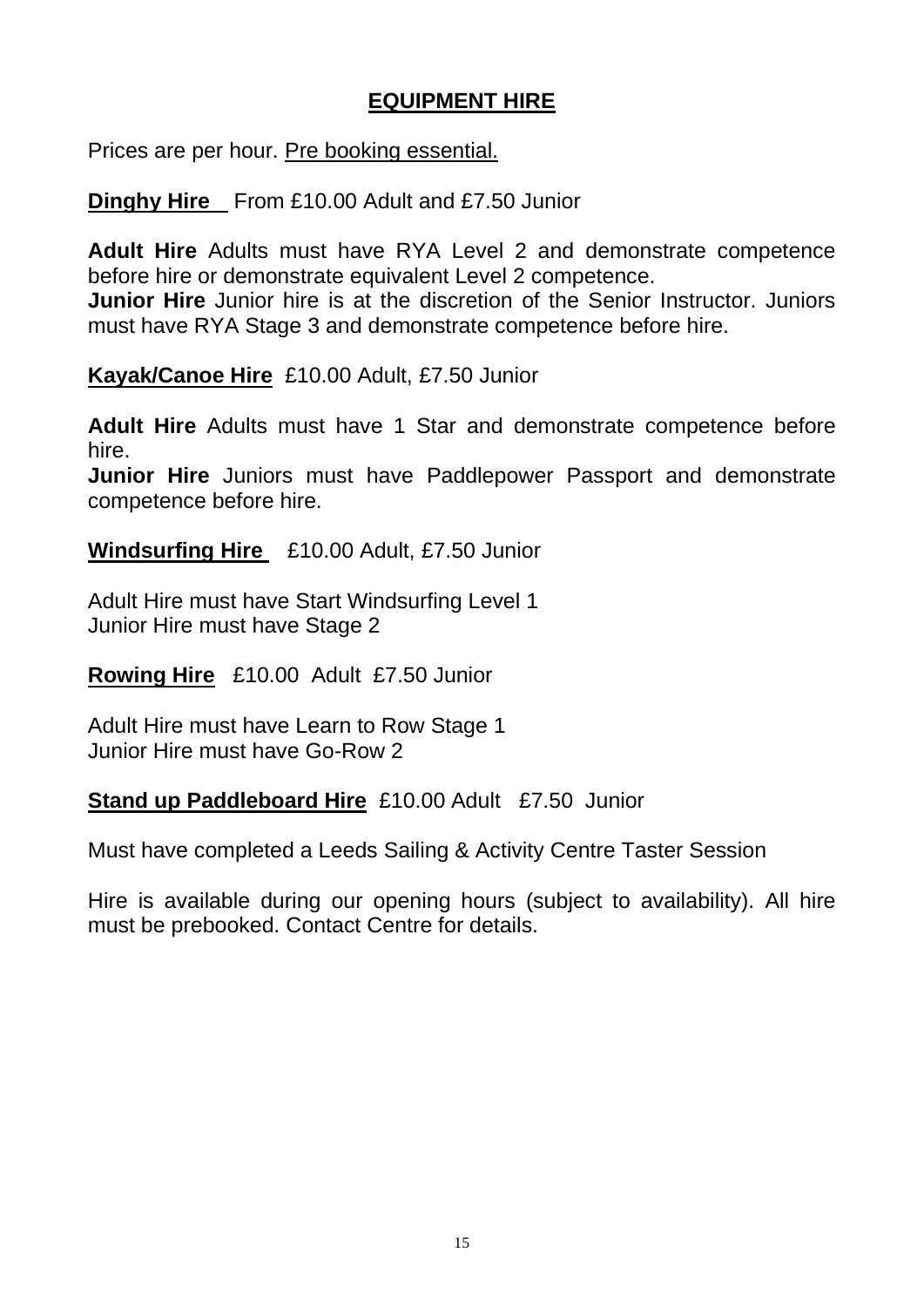# **Indoor Cave**

Find your way through our maze of stalactites and stalagmites in search of hidden fossils in our fabulous, multi layered, indoor cave. It's fun for all ages (8 years +) and abilities. There are trolleys for disabled access allowing everyone to enjoy the twists and turns of our very own subterranean adventure.

Available for groups for up to 8 people. Contact Centre for details of group rates.

| Code            | Level | Day       | Date             | Month   |       | Start   Time         | Finish | Time                 | <b>Price</b> |
|-----------------|-------|-----------|------------------|---------|-------|----------------------|--------|----------------------|--------------|
| CA1             |       | Thursday  | 7 <sup>th</sup>  | April   |       | Start 15.00pm        | Finish | 16.00pm              | £6.00        |
| CA <sub>2</sub> |       | Thursday  | $21^{st}$        | April   | Start | 15.00pm Finish       |        | 16.00pm              | £6.00        |
| CA <sub>3</sub> |       | Wednesday | 1 <sup>st</sup>  | June    |       | Start 15.00pm Finish |        | 16.00pm <b>£6.00</b> |              |
| CA4             |       | Tuesday   | 26 <sup>th</sup> | July    | Start | 10.00pm              | Finish | 11.00pm £6.00        |              |
| CA <sub>5</sub> |       | Tuesday   | 2 <sup>nd</sup>  | August  | Start | 10.00pm              | Finish | 11.00pm              | £6.00        |
| CA <sub>6</sub> |       | Thursday  | 27 <sup>th</sup> | October | Start | 15.00pm Finish       |        | 16.00pm              | £6.00        |

# **ROCK CLIMBING**

# **Introduction To Rock Climbing Adult (Age 14+)**

Learn about equipment, rope work and essential safety techniques. A variety of outdoor and indoor venues depending on the weather.

| <b>Code</b> | l Level | Dav      | Date             | Month | Start   Time | Finish   Time |                                            | <b>Price</b> |
|-------------|---------|----------|------------------|-------|--------------|---------------|--------------------------------------------|--------------|
| RC1         |         | Fridav   | 27 <sup>th</sup> | Mav   |              |               | Start 10.00am Finish 14.30pm £55.00        |              |
| RC2         |         | Saturdav | 25 <sup>th</sup> | June  |              |               | Start 10.00am Finish 14.30pm <b>£55.00</b> |              |

# **Climbing Improvers Adult (Age 14+)**

Develop climbing skills from Introduction course. Belaying, Ropework, Setting up top ropes and the use of guidebooks. At a variety of outdoor and indoor venues depending on the weather.

| Code  | l Level | Dav    | Date             | Month | Start   Time | Finish   Time |                                            | <b>Price</b> |
|-------|---------|--------|------------------|-------|--------------|---------------|--------------------------------------------|--------------|
| - RI1 |         | Sunday | 29 <sup>th</sup> | Mav   |              |               | Start 10.00am Finish 14.30pm <b>£55.00</b> |              |
| RI2   |         | Sundav | 26 <sup>th</sup> | June  |              |               | Start 10.00am Finish 14.30pm <b>£55.00</b> |              |

# **Rock Climbing Taster Junior Age 8-14**

At a variety of outdoor and indoor venues dependant of weather.

| Code   Level | Dav                       | Date | Month  | Start   Time | Finish Time |                                            | Price |
|--------------|---------------------------|------|--------|--------------|-------------|--------------------------------------------|-------|
| RJT1         | Wednesday $3^{\text{rd}}$ |      | August |              |             | Start 10.00pm Finish 12.30pm <b>£26.00</b> |       |
| RJT2         | Wednesday $31st$          |      | August |              |             | Start 10.00pm Finish 12.30pm <b>£26.00</b> |       |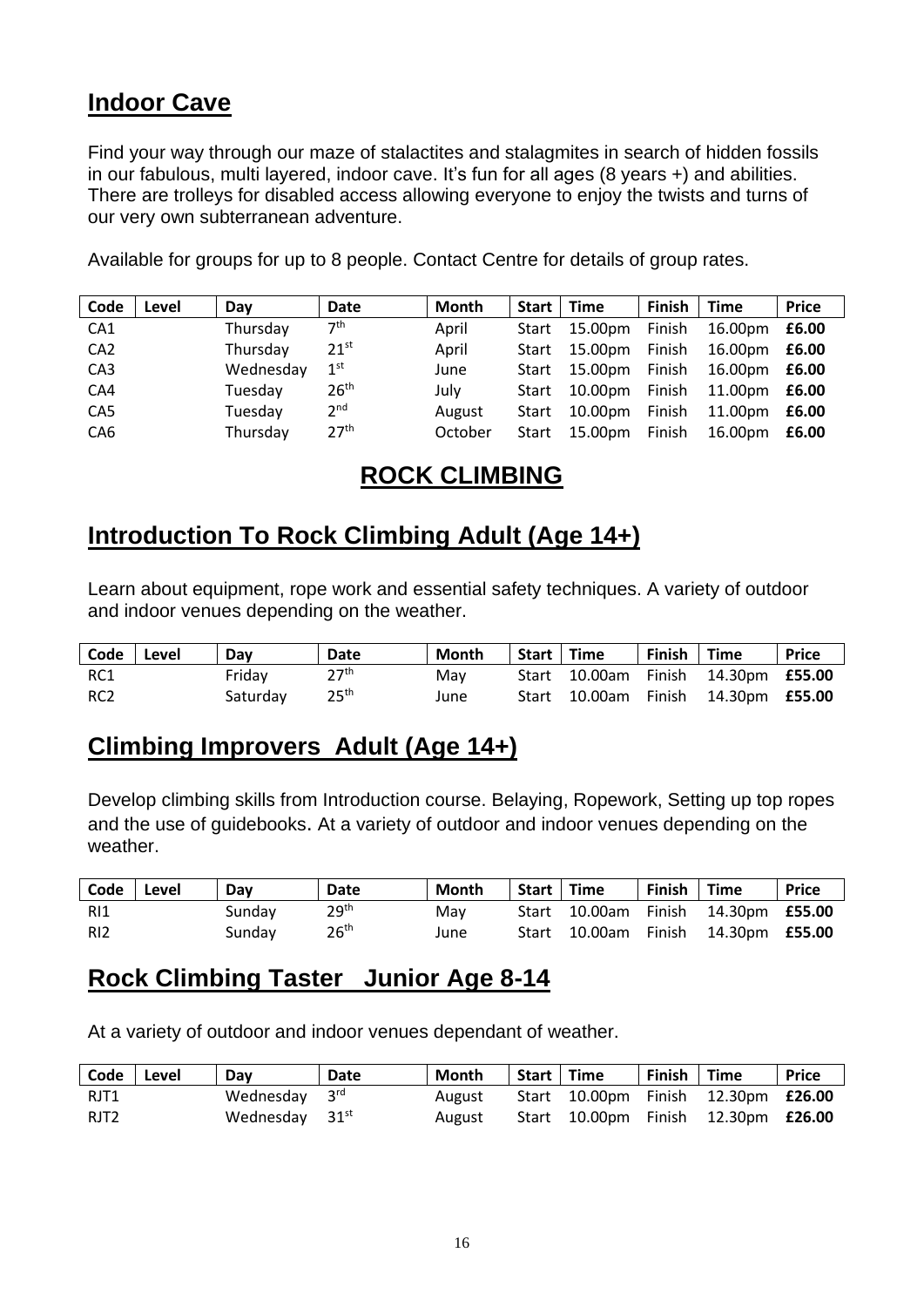# **Off-Road Biking**

(Bikes, gloves and helmets provided).

# **Off-Road Biking Taster (8+)**

Develop your ability on an off-road bike using gears and managing different terrain.

| Code           | Level | Day       | Date             | Month |       | Start   Time         | Finish $ $ Time |                       | <b>Price</b> |
|----------------|-------|-----------|------------------|-------|-------|----------------------|-----------------|-----------------------|--------------|
| <b>B1</b>      |       | Thursday  | 7 <sup>th</sup>  | April |       | Start 12.30pm        | Finish          | 14.30pm <b>£18.00</b> |              |
| B <sub>2</sub> |       | Thursday  | 21 <sup>st</sup> | April |       | Start 12.30pm        | Finish          | 14.30pm <b>£18.00</b> |              |
| B <sub>3</sub> |       | Wednesday | $1^{\rm st}$     | June  |       | Start 12.30pm        | Finish          | 14.30pm <b>£18.00</b> |              |
| <b>B4</b>      |       | Thursday  | 28 <sup>th</sup> | July  |       | Start 13.00pm Finish |                 | 15.00pm <b>£18.00</b> |              |
| B <sub>5</sub> |       | Thursday  | 1 <sup>st</sup>  | Sept  | Start | 13.00pm Finish       |                 | 15.00pm <b>£18.00</b> |              |
| <b>B6</b>      |       | Thursday  | 27 <sup>th</sup> | Oct   | Start | 12.30pm Finish       |                 | 14.30pm <b>£18.00</b> |              |

# **Off-Road Biking Trip (8+)**

Using local trails (must have attended a LSAC Biking Taster)

| Code            | Level | Dav    | <b>Date</b>      | Month | <b>Start</b> | Time                 | Finish | <b>Time</b>           | <b>Price</b> |
|-----------------|-------|--------|------------------|-------|--------------|----------------------|--------|-----------------------|--------------|
| BT1             |       | Friday | 8 <sup>th</sup>  | April | Start        | 10.00am              | Finish | 12.30pm <b>£23.00</b> |              |
| BT <sub>2</sub> |       | Friday | 22 <sup>nd</sup> | April | Start        | 13.30am              | Finish | 16.00pm <b>£23.00</b> |              |
| BT3             |       | Friday | 29 <sup>th</sup> | July  |              | Start 14.00pm Finish |        | 16.30pm <b>£23.00</b> |              |
| BT4             |       | Friday | 2 <sup>nd</sup>  | Sept  | Start        | 10.00am              | Finish | 12.30pm <b>£23.00</b> |              |
| BT5             |       | Friday | 28 <sup>th</sup> | Oct   | Start        | 9.30am               | Finish | 12.00pm               | £23.00       |

# **Junior Off Road Biking Club Age 8 – 12**

Introduces you safely and confidently to progressive steps to enhance your biking capabilities. Includes an insight into basic trailside maintenance.

|     | Code   Weeks | ∣ Dav                            | Date From   Date To   Start   Time |  | Finish   Time |                                                  | <b>Price</b> |
|-----|--------------|----------------------------------|------------------------------------|--|---------------|--------------------------------------------------|--------------|
| BC1 | 6wks         | Wednesday 20 <sup>th</sup> April |                                    |  |               | $25th$ May Start 16.30pm Finish 18.00pm $£54.00$ |              |

# **Off-Road Biking Skills Workshop Age 16+**

Whether you're a complete beginner or seasoned improver, we offer workshops to enhance your Off-Road Biking Performance. Several local trails to choose from.

| Code            | Level | Dav    | Date             | Month | Start Time | Finish Time |                                            | <b>Price</b> |
|-----------------|-------|--------|------------------|-------|------------|-------------|--------------------------------------------|--------------|
| AB1             |       | Sunday | 24 <sup>th</sup> | April |            |             | Start 10.00am Finish 13.00pm £36.00        |              |
| AB <sub>2</sub> |       | Sundav | 24 <sup>th</sup> | Julv  |            |             | Start 10:00am Finish 13:00pm <b>£36.00</b> |              |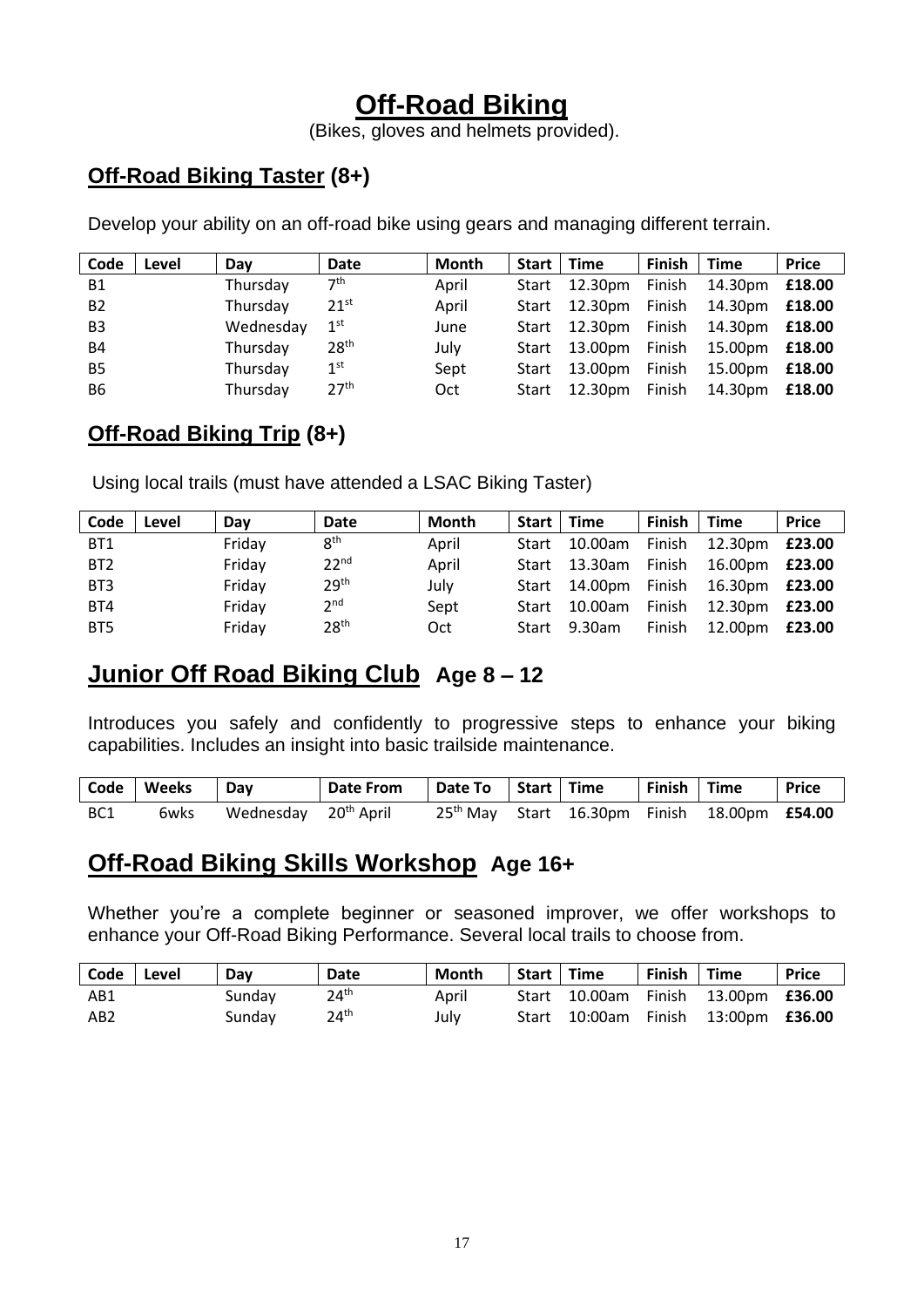# **Outdoor Activity Camp Age 8+**

A week Canoeing, Kayaking, Orienteering, Sailing, Raftbuilding, Standup Boarding, Problem solving, Mountain biking, Indoor Cave, Bushcraft.

| Code            | Days | Day       | Date                       | Month      | <b>Start</b> | <b>Time</b> | <b>Finish</b> | <b>Time</b> | <b>Price</b> |
|-----------------|------|-----------|----------------------------|------------|--------------|-------------|---------------|-------------|--------------|
| OA1             | 5    | Mon - Fri | $4^{th} - 8^{th}$          | April      | Start        | 10.00am     | Finish        | 16.00pm     | £190.00      |
| OA <sub>2</sub> | 4    | Mon – Thu | $11^{th} - 14^{th}$        | April      | Start        | 10.00am     | Finish        | 16.00pm     | £150.00      |
| OA3             | 4    | Tue – Fri | $19^{th} - 22^{nd}$        | April      | Start        | 10.00am     | Finish        | 16.00pm     | £150.00      |
| OA4             | 5    | Mon - Fri | $30^{th} - 3^{rd}$         | May-Jun    | Start        | 10.00am     | Finish        | 16.00pm     | £190.00      |
| OA5             | 5    | Mon - Fri | $25^{th} - 29^{th}$        | July       | Start        | 10.00am     | Finish        | 16.00pm     | £190.00      |
| OA6             | 5    | Mon - Fri | $1^{st} - 5^{th}$          | August     | Start        | 10.00am     | Finish        | 16.00pm     | £190.00      |
| OA7             | 5.   | Mon - Fri | $8^{th}$ -12 <sup>th</sup> | August     | Start        | 10.00am     | Finish        | 16.00pm     | £190.00      |
| OA8             | 5    | Mon - Fri | $15^{th} - 19^{th}$        | August     | Start        | 10.00am     | Finish        | 16.00pm     | £190.00      |
| OA9             | 5    | Mon - Fri | $22^{nd} - 26^{th}$        | August     | Start        | 10.00am     | Finish        | 16.00pm     | £190.00      |
| <b>OA10</b>     | 4    | Tue - Fri | $30^{th} - 2^{nd}$         | Aug - Sept | Start        | 10.00am     | Finish        | 16.00pm     | £150.00      |

### **Multi Activity Day Age 8+**

A shorter version of our popular Activity Camps and a chance to try various activities for a day, indoor and outdoor depending on the weather.

| Code            | <b>Days</b> | Day       | Date             | Month    | Start I | Time    | <b>Finish</b> | <b>Time</b> | <b>Price</b> |
|-----------------|-------------|-----------|------------------|----------|---------|---------|---------------|-------------|--------------|
| MD1             | 1           | Wednesday | 23 <sup>rd</sup> | February | Start   | 10.00am | Finish        | 16.00pm     | £48.00       |
| MD <sub>2</sub> | 1           | Thursday  | 24 <sup>th</sup> | February | Start   | 10.00am | Finish        | 16.00pm     | £48.00       |
| MD3             | 1           | Friday    | 15 <sup>th</sup> | April    | Start   | 10.00am | Finish        | 16.00pm     | £48.00       |
| MD4             |             | Thursday  | 2 <sup>nd</sup>  | June     | Start   | 10.00am | Finish        | 16.00pm     | £48.00       |
| MD5             | 1           | Monday    | 29 <sup>th</sup> | August   | Start   | 10.00am | Finish        | 16.00pm     | £48.00       |
| MD <sub>6</sub> | 1           | Tuesday   | 25 <sup>th</sup> | October  | Start   | 10.00am | Finish        | 16.00pm     | £48.00       |
| MD7             |             | Wednesday | 26 <sup>th</sup> | October  | Start   | 10.00am | Finish        | 16.00pm     | £48.00       |

# **Orienteering Age 8+**

| Code | <b>Davs</b> | Dav    | Date             | Month     |       | Start   Time  | Finish        | <b>Time</b>          | <b>Price</b> |
|------|-------------|--------|------------------|-----------|-------|---------------|---------------|----------------------|--------------|
| 01   |             | Friday | 8 <sup>th</sup>  | April     | Start | 13.00pm       | Finish        | 14.30pm <b>£8.00</b> |              |
| O2   |             | Friday | 22 <sup>nd</sup> | April     | Start | 9.30am        | <b>Finish</b> | 11.00am              | £8.00        |
| O3   |             | Friday | 29 <sup>th</sup> | Julv      |       | Start 12.00pm | Finish        | 13.30pm <b>£8.00</b> |              |
| O4   |             | Friday | 2 <sup>nd</sup>  | September | Start | 15.00pm       | Finish        | 16.30pm <b>£8.00</b> |              |
| O5   |             | Friday | 28 <sup>th</sup> | October   | Start | 14.30pm       | Finish        | 16.00pm <b>£8.00</b> |              |

# **Bushcraft/Survival skills/Campcraft Age 8+**

| Code           | <b>Days</b> | Dav    | Date             | Month     | Start | Time    | Finish | <b>Time</b>           | <b>Price</b> |
|----------------|-------------|--------|------------------|-----------|-------|---------|--------|-----------------------|--------------|
| P1             |             | Friday | 8 <sup>th</sup>  | April     | Start | 14.30am | Finish | 16.30pm <b>£22.00</b> |              |
| <b>P2</b>      |             | Friday | 22 <sup>nd</sup> | April     | Start | 11.00am | Finish | 13.00pm <b>£22.00</b> |              |
| P3             |             | Friday | 29 <sup>th</sup> | Julv      | Start | 10.00am | Finish | 12.00pm <b>£22.00</b> |              |
| P4             |             | Friday | 2 <sup>nd</sup>  | September | Start | 13.00pm | Finish | 15.00pm               | £22.00       |
| P <sub>5</sub> |             | Friday | 28 <sup>th</sup> | October   | Start | 12.30am | Finish | 14.30pm               | £22.00       |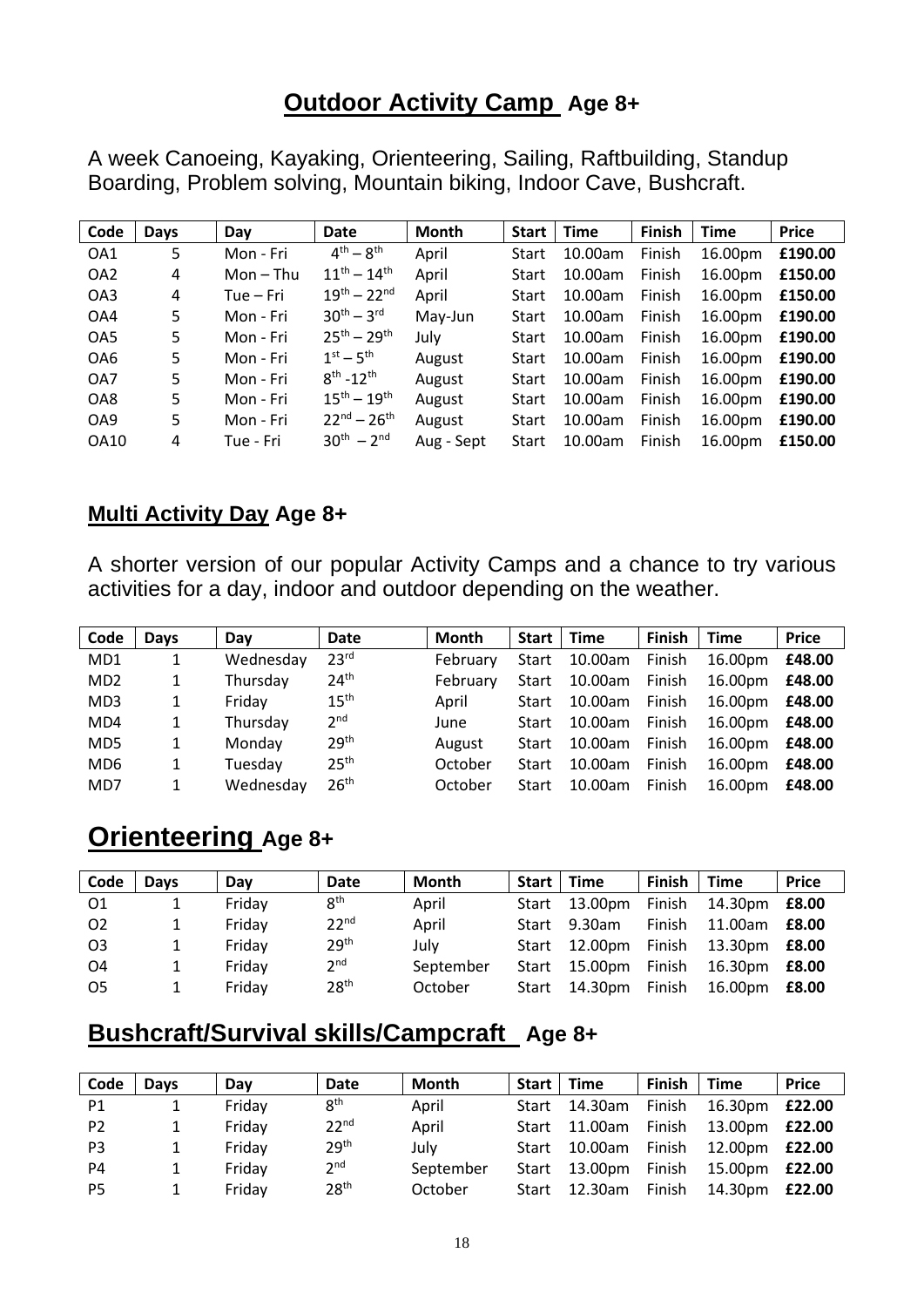# **BIRTHDAY PARTIES** Available for adults and juniors (age 8+)

| <b>ACTIVITY</b>           | <b>Minimum Numbers</b>         | <b>Maximum Numbers</b>         |
|---------------------------|--------------------------------|--------------------------------|
| <b>Raft Building</b>      | 10 participants per Instructor | 12 participants per Instructor |
| <b>Bushcraft</b>          | 10 participants per Instructor | 12 participants per Instructor |
| <b>Bellboat Helm</b>      | 10 participants per Instructor | 10 participants per Instructor |
| Cave                      | 8 participants per Instructor  | 10 participants per Instructor |
| <b>Soft Archery</b>       | 8 participants per Instructor  | 10 participants per Instructor |
| Canoeing                  | 8 participants per Instructor  | 8 participants per Instructor  |
| Kayaking                  | 8 participants per Instructor  | 8 participants per Instructor  |
| Stand Up Paddleboarding   | 8 participants per Instructor  | 8 participants per Instructor  |
| Off Road Biking           | 8 participants per Instructor  | 8 participants per Instructor  |
| Windsurfing               | 6 participants per Instructor  | 6 participants per Instructor  |
| Sailing (singlehandlers)  | 6 participants per Instructor  | 6 participants per Instructor  |
| Sailing (double handlers) | 3 participants per Instructor  | 3 participants per Instructor  |

To discuss your individual party requirements in more detail please contact the centre. All equipment provided.

**Prices from £90.00 per hour includes 1 hour room hire.**

# **OTHER ACTIVITIES PROVIDED BY THE CENTRE**

- **Team Building Activity Days. We offer a range of options all tailored to suit your specific needs.**
- **Raft Building, Bouldering wall, Problem Solving,Soft Archery**
- **Hiring of meeting/conference rooms**
- **Bespoke Packages for schools,youth and community groups**
- **Work in schools/clubs**
- **Coaching, employment and work experience opportunities**
- **D of E**

### **ACTIVITY VOUCHERS**

Available as birthday and Christmas presents. Contact the Centre for details

**IF YOU HAVE ANY OTHER QUESTIONS PLEASE CONTACT US AT LEEDS SAILING AND ACTIVITY CENTRE Cemetery Road, Yeadon, LS19 7UR. Tel: 0113 3781271, Email [sailingcentre@leeds.gov.uk](mailto:sailingcentre@leeds.gov.uk) [www.leeds.gov.uk/sailingcentre](http://www.leeds.gov.uk/sailingcentre)**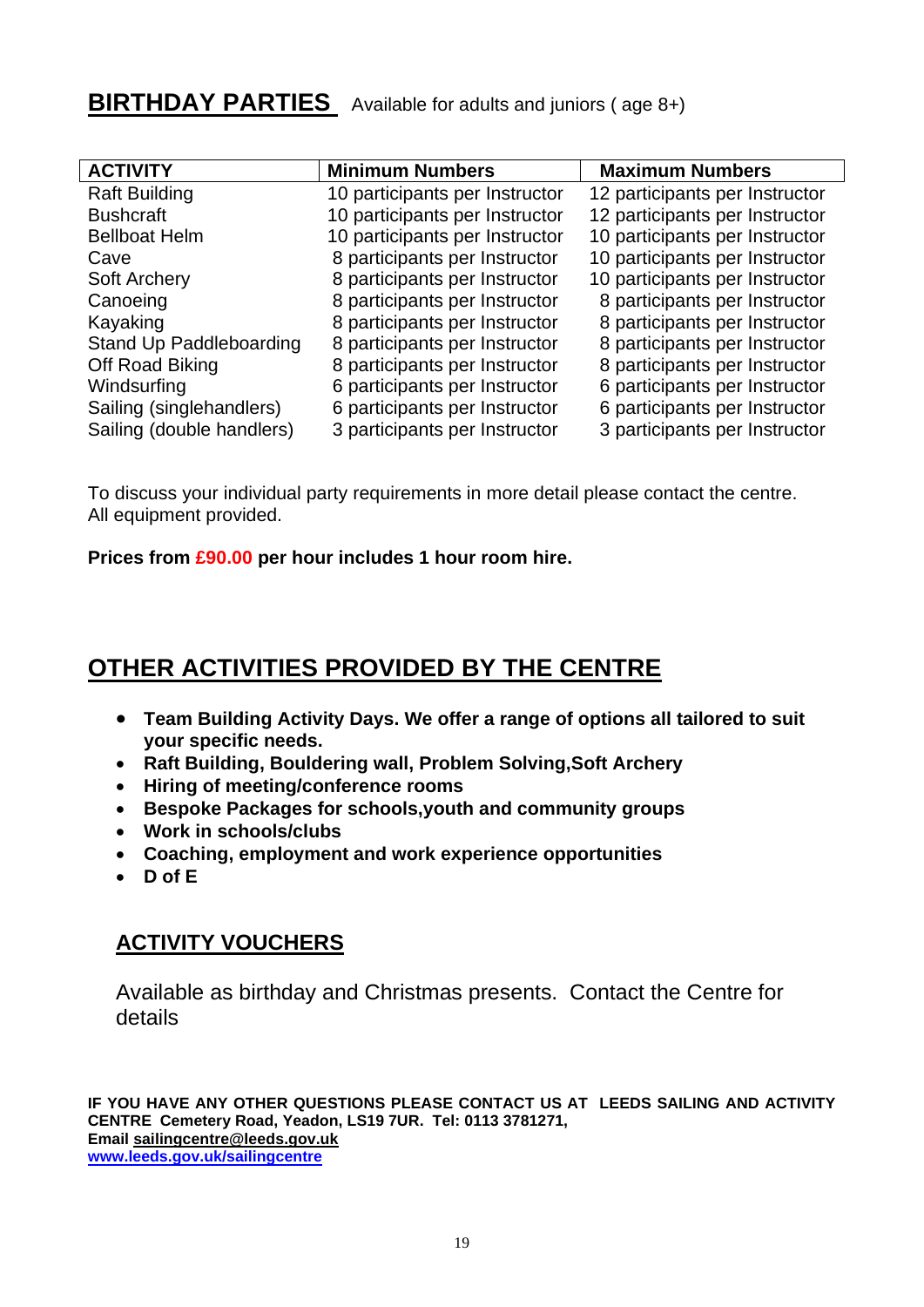# **FREQUENTLY ASKED QUESTIONS**

### **Q. How do I book**

**R.** All our courses must be prebooked. Visit [www.leeds.gov.uk/sailingcentre](http://www.leeds.gov.uk/sailingcentre) to check availability,access a Registration/Consent Form and book online. Please note we cannot confirm a booking without the completed Registration /Consent Form. Return Completed form to sailingcentre@leeds.gov.uk or post to the address below.

Course members must advise the Centre of any medical or other conditions, which may affect their full participation in any course.Refunds due to cancellation can only be made in exceptional circumstances.

Q. What if Im not sure the best course for me?

R .Please contact us on 01133781271 we will happy to discuss this with you.

Q. What if the course is full

R. Contact us sailingcentre@leeds.gov.uk or 01133781271 to be included on a waiting list.

### **Q. What will I sail?**

The Centre has a number of different classes of dinghy – Adults start off in the **Wayfarer**. Other types of dinghy are then introduced such as the **Topper/Laser (single hander)** or **Omega/Topaz (double hander)** as your skills develop. Juniors learn in Topper or Optimist progessing to a double hander.

### **Q. What's the difference between a Canoe and a Kayak?**

A Canoe is an open or closed boat which you can kneel or sit in, paddled with a single bladed paddle. A Kayak is a boat which you can sit in or on, paddled with a double bladed paddle.

### **Q. What should I wear?**

Whatever you feel comfortable in, clothes that you don't mind getting wet and suitable for the weather. It may be fine enough for shorts and T-shirts or cold enough for full thermals! Trainers are ideal No flip flops or crocs. Please bring swimwear for under wetsuits.

### **Q. What should I bring?**

A full change of clothes, including footwear, underwear and a towel Lightweight waterproofs are useful in the case of a rain shower. Sun block may be required on warmer days. On all-day courses students should bring a packed lunch. Cold drinks only are available from the vending machine.

### **Q What if I wear Glasses?**

If you need to wear spectacles or sunglasses then bring a suitable strap to keep them secure. These are available from many sports shops or opticians

### **Q. What if I can't swim?**

Nobody goes afloat without a **Buoyancy Aid.** In addition, the Tarn is a very shallow lake, there are not too many parts that you can't stand up in and at its deepest it is only 6 feet!

#### . **Q Are log books and certificates included in the course prices.**

Dependant on NGB course. Please enquire on booking.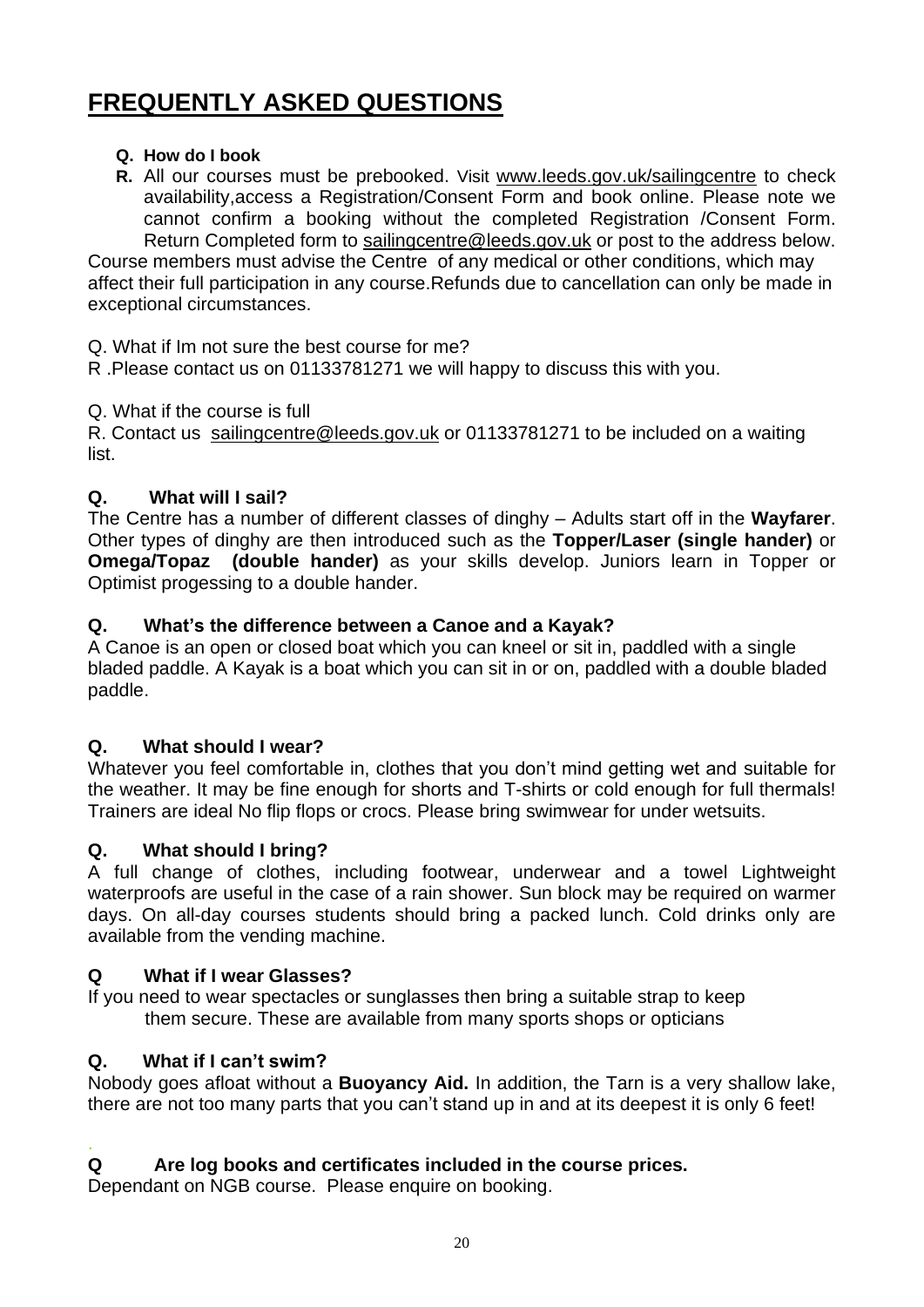#### **Leeds Sailing and Activity Centre**

### **Registration and Consent Form**

| <b>Title of Course/Activity</b>                                                                                                                                                                                                                                                   |                                                     | <b>Course Code</b>      |            | Date of         |  |  |  |  |  |
|-----------------------------------------------------------------------------------------------------------------------------------------------------------------------------------------------------------------------------------------------------------------------------------|-----------------------------------------------------|-------------------------|------------|-----------------|--|--|--|--|--|
|                                                                                                                                                                                                                                                                                   |                                                     |                         |            | <b>Activity</b> |  |  |  |  |  |
|                                                                                                                                                                                                                                                                                   |                                                     |                         |            |                 |  |  |  |  |  |
| <b>Participant Details</b>                                                                                                                                                                                                                                                        |                                                     |                         |            |                 |  |  |  |  |  |
| Name:                                                                                                                                                                                                                                                                             |                                                     | D.O.B                   |            | Age             |  |  |  |  |  |
|                                                                                                                                                                                                                                                                                   |                                                     |                         |            |                 |  |  |  |  |  |
| Email:                                                                                                                                                                                                                                                                            |                                                     | <b>Phone:</b>           |            |                 |  |  |  |  |  |
|                                                                                                                                                                                                                                                                                   |                                                     |                         |            |                 |  |  |  |  |  |
| <b>Address:</b>                                                                                                                                                                                                                                                                   |                                                     |                         |            |                 |  |  |  |  |  |
|                                                                                                                                                                                                                                                                                   |                                                     |                         |            |                 |  |  |  |  |  |
| <b>Post Code</b>                                                                                                                                                                                                                                                                  |                                                     |                         |            |                 |  |  |  |  |  |
| Gender - please tick                                                                                                                                                                                                                                                              |                                                     | <b>Female</b><br>$\sim$ |            |                 |  |  |  |  |  |
| Do you have any long term illness, health problem or a disability? If YES, please state, e.g. learning disability /<br>downs syndrome / cerebral palsy / etc. Please also provide any other additional information you feel necessary, e.g.<br>wheelchair user / guide dog / etc. |                                                     |                         |            |                 |  |  |  |  |  |
|                                                                                                                                                                                                                                                                                   |                                                     |                         |            |                 |  |  |  |  |  |
| Medical Information please give details of any important medical information that our staff should be aware of (e.g.<br>epilepsy, asthma, diabetes,).                                                                                                                             |                                                     |                         |            |                 |  |  |  |  |  |
|                                                                                                                                                                                                                                                                                   |                                                     |                         |            |                 |  |  |  |  |  |
| Emergency Contact. (If participant is under 16 this must be completed by the legal Parent / Guardian).                                                                                                                                                                            |                                                     |                         |            |                 |  |  |  |  |  |
| Name:                                                                                                                                                                                                                                                                             | Relationship to child if<br>participant is under 16 | Tel (1):                | $Tel(2)$ : |                 |  |  |  |  |  |
|                                                                                                                                                                                                                                                                                   |                                                     |                         |            |                 |  |  |  |  |  |
| If under 16 please detail your child's arrangements for returning home                                                                                                                                                                                                            |                                                     |                         |            |                 |  |  |  |  |  |
| Will be collected by                                                                                                                                                                                                                                                              | Will make own way home                              |                         |            |                 |  |  |  |  |  |

#### **Please be aware:**

THIS REGISTRATION/CONSENT FORM MUST BE RETURNED TO THE CENTRE BEFORE THE ACTIVITY TAKES PLACE. **JUNIORS**: NO CHILD WILL BE PERMITTED TO TAKE PART WITHOUT A SIGNED REGISTRATION

CONSENT FORM.

**PARTIES**: IT IS THE RESPONSIBILITY OF THE PARTY ORGANISOR TO ENSURE THAT A SIGNED REGISTRATION/ CONSENT FORM IS COMPLETED FOR EACH CHILD TAKING PART.

#### **Declarations:**

I undertake to inform a member of staff of any changes in the information provided on this form. I understand that in the event of any injury or illness all reasonable steps will be taken to contact me, and to deal with the injury / illness appropriately.

JUNIORS: by returning this completed form I agree to my child taking part in the activity.